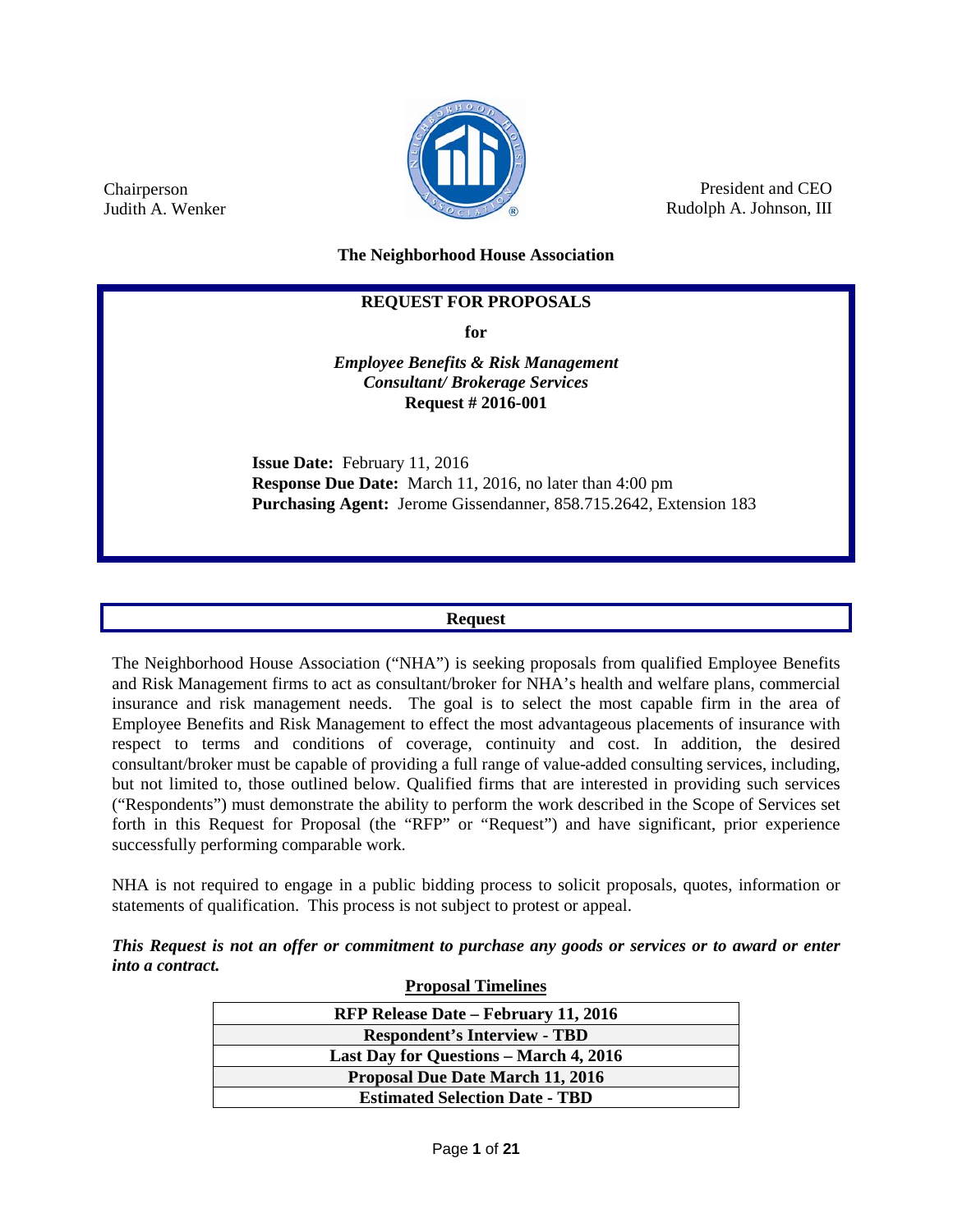#### **Information on NHA**

NHA is a California nonprofit public benefit corporation and recognized as a  $501(c)(3)$  tax-exempt organization. NHA operates a multi-purpose human service agency that facilitates leadership in communities and assists individuals and families throughout San Diego County. NHA provides services that are designed to improve the quality of life through programs relating to child development, assisting seniors to live on their own, mental health services, housing and rental assistance, and related social services. Established in 1914 as a settlement House to serve the growing immigrant population and incorporated in 1923, NHA programs currently include:

| <b>Head Start</b>                                          |  | <b>Adult Day Health Care</b>            |
|------------------------------------------------------------|--|-----------------------------------------|
| <b>Housing Counseling</b>                                  |  | Project Enable (Mental Health Services) |
| <b>HIV/AIDS</b> Services                                   |  | Senior Services Center                  |
| <b>Homework Center</b>                                     |  | <b>Black Infant Health</b>              |
| Inno Visions, Inc. (a social enterprise)                   |  | <b>Nutrition Services</b>               |
| Project In-Reach (case mgmt. for incarcerated individuals) |  |                                         |

NHA has a corporate policy on equal opportunity contracting. Small, local, disadvantaged, womenowned, and ethnic minority-owned businesses are encouraged to submit responses to this Request.

For additional information, please refer to the NHA website: [www.neighborhoodhouse.org](http://www.neighborhoodhouse.org/)

# **Confidentiality**

Respondent may have or may be provided access to NHA's proprietary items or confidential information, including but not limited to: all the information acquired by Respondent for the purpose of developing a response to this Request ("Confidential Information"). Respondent understands and agrees to maintain the confidentiality of NHA's Confidential Information in accordance with this RFP and any separate nondisclosure agreement(s) which expressly references the disclosure(s) between Respondent and NHA. At a minimum, Respondent agrees that it shall not make NHA's Confidential Information available to any third party without the written consent of NHA and that title and ownership of the Confidential Information provided by NHA to Respondent shall remain the exclusive property NHA.

Respondent agrees to immediately notify, in writing, NHA's authorized representative in the event Respondent determines or has reason to suspect a breach of this requirement.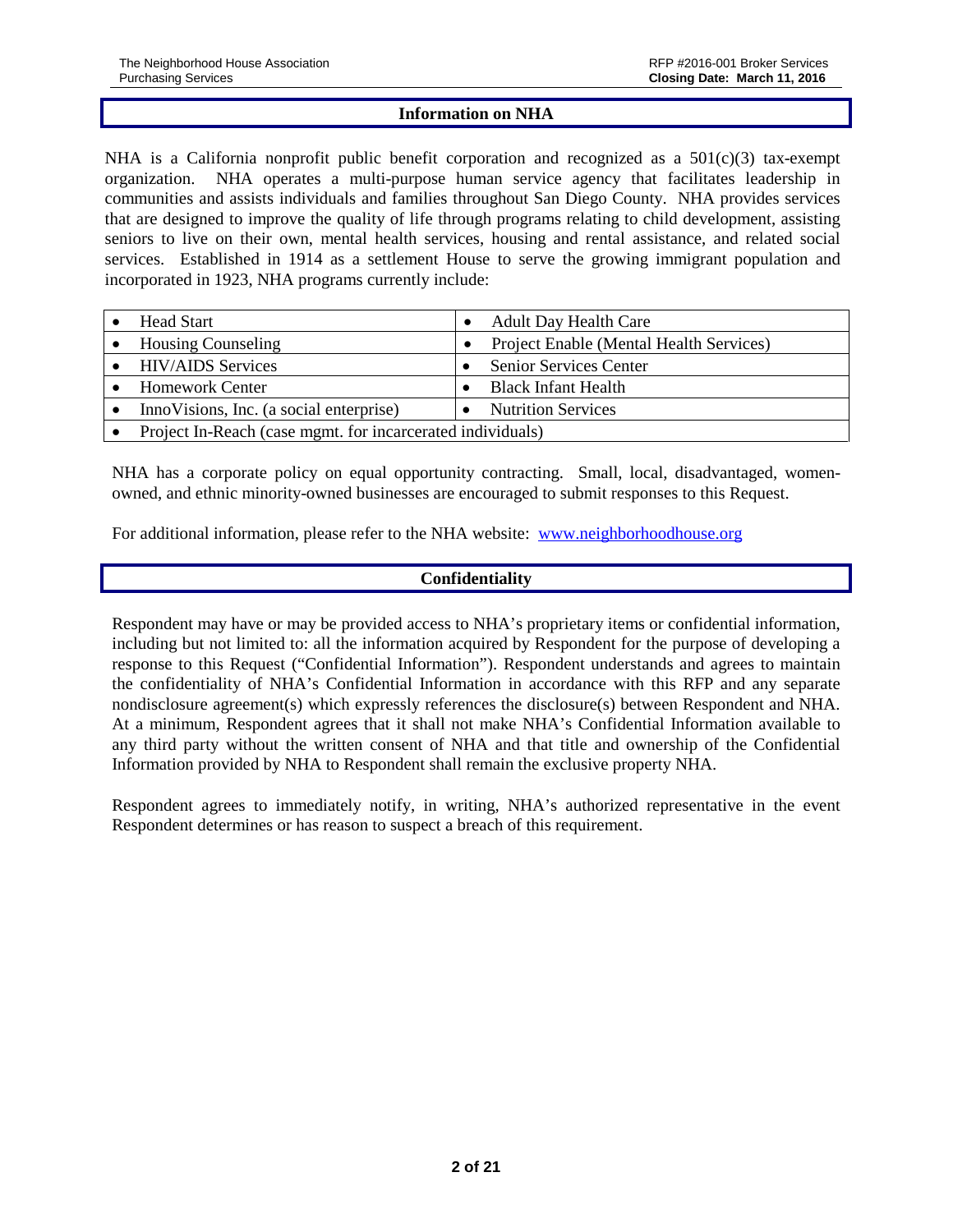# **Scope of Services for this Request**

### **DESCRIPTION OF GENERAL SCOPE OF WORK FOR EMPLOYEE BENEFITS**

NHA currently offers a wide array of benefits to approximately 800 of its employees, including:

- Medical HMO/PPO options including Kaiser Permanente, Simsa and other providers
- Dental HMO and PPO options including Principal, Simsa, and other providers
- Vision coverage through Vision Service Plan (VSP)
- Life/AD&D (25K) and Supplemental Life Coverage
- Long Term Disability and EAP coverage
- Indemnity Plan Options
- Premium Only Section 125 plan and Flexible Spending Accounts
- Workers Compensation Coverage
- Health Advocate- billing assistance/health care advice

Respondent's proposal must include a description of the compensation structure proposed. Respondent's description should include the structure of remuneration, i.e. commission, fees (if applicable), etc. Respondent's scope of services pertaining to Health and Welfare benefits must include the following:

- **1.** Conduct strategic planning meetings with NHA to establish goals, priorities and identify areas of concern.
- **2.** Financial underwriting and claims analysis, including renewal analysis and negotiations, budget projections, funding levels and alternatives, large claims analysis and quarterly reporting of plan's financial performance.
- **3.** Evaluate plan design in light of industry trends and labor market conditions, claims cost trends, alternative delivery systems and legal requirements. Evaluate eligibility, cost-sharing and benefit structure and network savings as it pertains to non-profit agencies.
- **4.** Prepare requests for proposals for insurance services or other employee benefit programs, analyze and make appropriate recommendations.
- **5.** Review on-going employee communications program, including a review of booklets, announcement materials and annual benefit statements.
- **6.** Manage carrier/vendor relationships, review and advise on master contracts, review carrier service levels and compare to performance guarantees, resolve administrative issues, conduct periodic meetings as necessary.
- **7.** Assist in COBRA, HIPAA, DOL and ERISA compliance, including preparation of signatureready 5500 forms, Summary Plan Descriptions, Plan Documents, discrimination testing and non-discrimination issues.
- **8.** Act as a technical resource; provide periodic updates on legislative developments and emerging trends.
- **9.** Evaluate in-house administration procedures including recommendations for improving services and efficiency through the use of technology.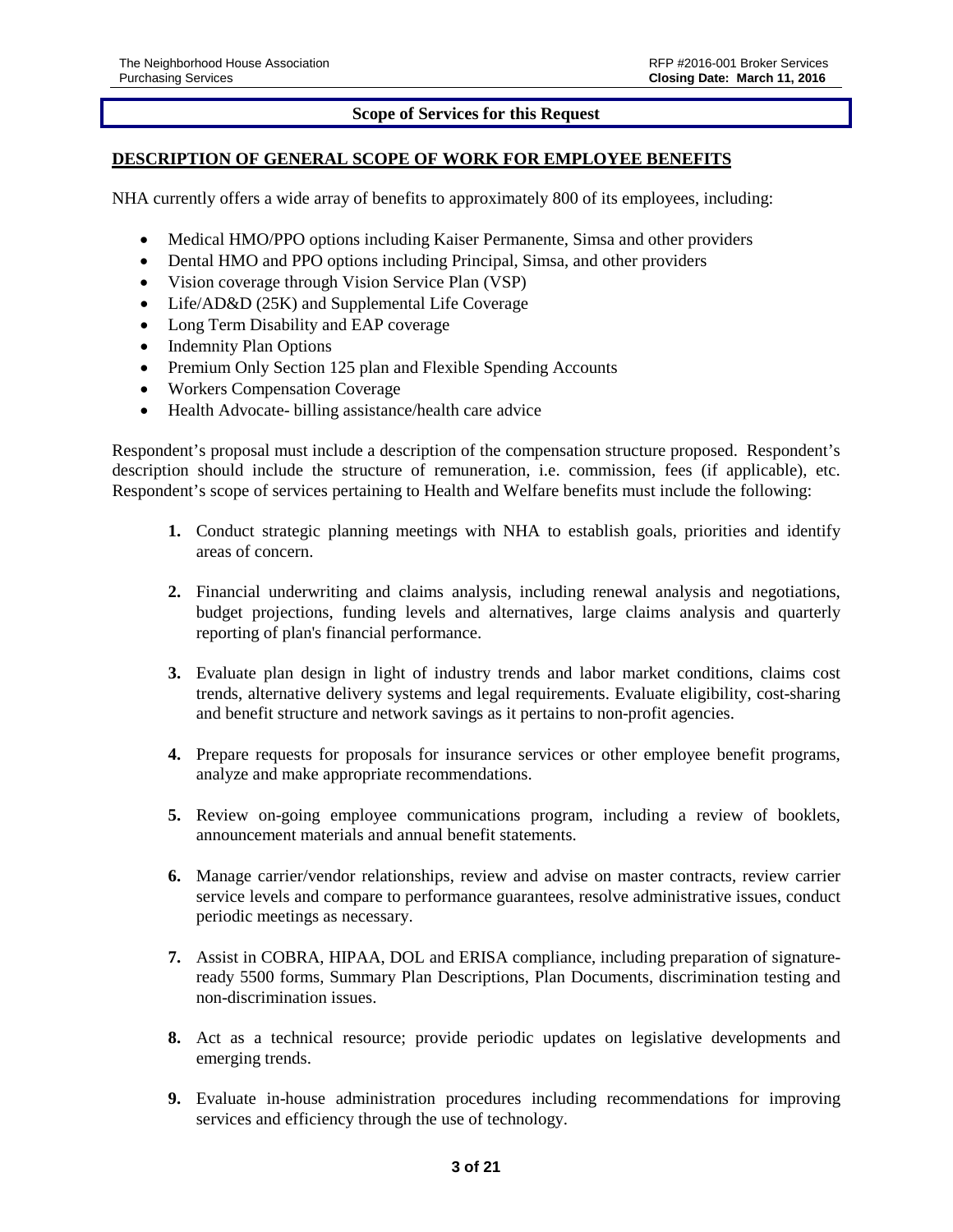- **10.** Assist NHA at bargaining table with benefits negotiations.
- **11.** Provide periodic reports and analysis as needed.
- **12.** Include any additional services that you can provide which we may have omitted.

# **DESCRIPTION OF GENERAL SCOPE OF WORK FOR COMMERICAL INSURANCE AND RISK MANAGEMENT**

Respondent shall provide all professional services necessary to obtain appropriate insurance policies on a cost-effective basis and assist in administering a professional, comprehensive Risk Management Program for NHA.

NHA is particularly interested in hiring a firm that has worked with similar entities; who can demonstrate outstanding service; and can offer creative and innovative ideas and approaches related to NHA's insurance and risk management program(s).

Respondent's Risk Management services shall include, but not limited to, the following:

- **1.** Analyze NHA's exposures.
- **2.** Obtain recommended levels of insurance for NHA, including insurance that may be required under agreements entered into by NHA.
- **3.** Determine and recommend the most economical funding methods for NHA's risk financing programs.
- **4.** Monitor insurer's solvency and provide timely notification to NHA when appropriate.
- **5.** Provide a traceable means of notification to notify NHA of insurance policy cancellation or other change in coverage.
- **6.** Consult and provide guidance to NHA on coverage issues related to claims, ensuring timely reporting of claims and reimbursement from carriers.
- **7.** Prepare an annual risk assessment report advising NHA with respect to new exposures, and recommended improvements in safety, loss prevention, and loss control practices.
- **8.** Read each policy received from insurers, checking to see that the policy wording is accurate and gives the desired coverage.
- **9.** Prepare a written forecast of insurance premiums for policies renewing within three months and provide notice of interim changes, when anticipated.
- **10.** Monitor Workers Compensation claims for the current year and open claims for the previous three years until closure. Conduct claims reviews on a regular basis. Conduct Unit Statistical files reviews approximately two months prior to the filing date. Projection of the Experience Modification one month after the unit stat filing.
- **11.** Provide loss prevention expertise as required.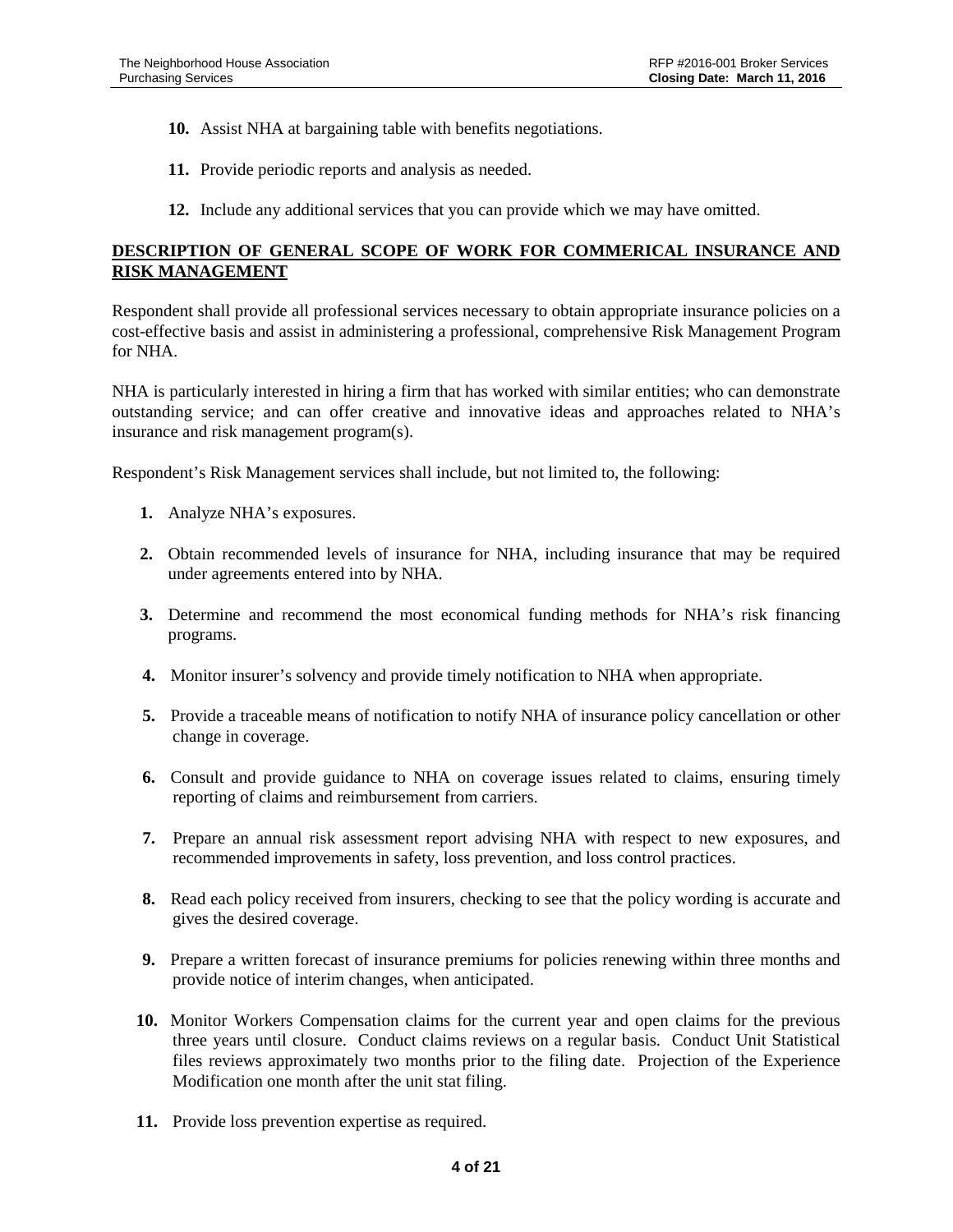- **12.** Avoid duplications or overlap of coverage and/or unnecessary coverages.
- **13.** Provide an OSHA 300 Log in January each year for all claims reported during the previous fiscal year.
- **14.** Secure and audit NHA's Experience Rating Worksheet

# **Technical Qualifications**

The following criteria will be used in determining Respondent's qualifications. The order does not indicate relative ranking.

- **1.** Competence, technical expertise, and experience in employee benefits, insurance placement and Human Resources and risk management.
- **2.** Both the firm's capabilities and the experience of individual team members assigned to NHA's account will be considered.
- **3.** Rates, fees or charges including the level of detail provided in the firm's fee information, as well as the willingness of the firm to offer flexible fee arrangements.
- **4.** Firm's awareness and ability to provide timely, accurate communication of emerging trends, opportunities, regulatory updates and liabilities to clients.
- **5.** Firm's ability to provide a broad spectrum of consulting services, including, but not limited to actuarial, claims administration, alternative funding arrangements and research/legal services.
- **6.** Experience with and commitment to non-profit social services organizations.
- **7.** Responsiveness of the firm's proposal to the RFP, including clarity and organization of response, clear presentation of firm's experience and approach to ensuring that the needs of NHA are fully met.
- **8.** References from both current and past clients.
- **9.** Technology capabilities and benefits.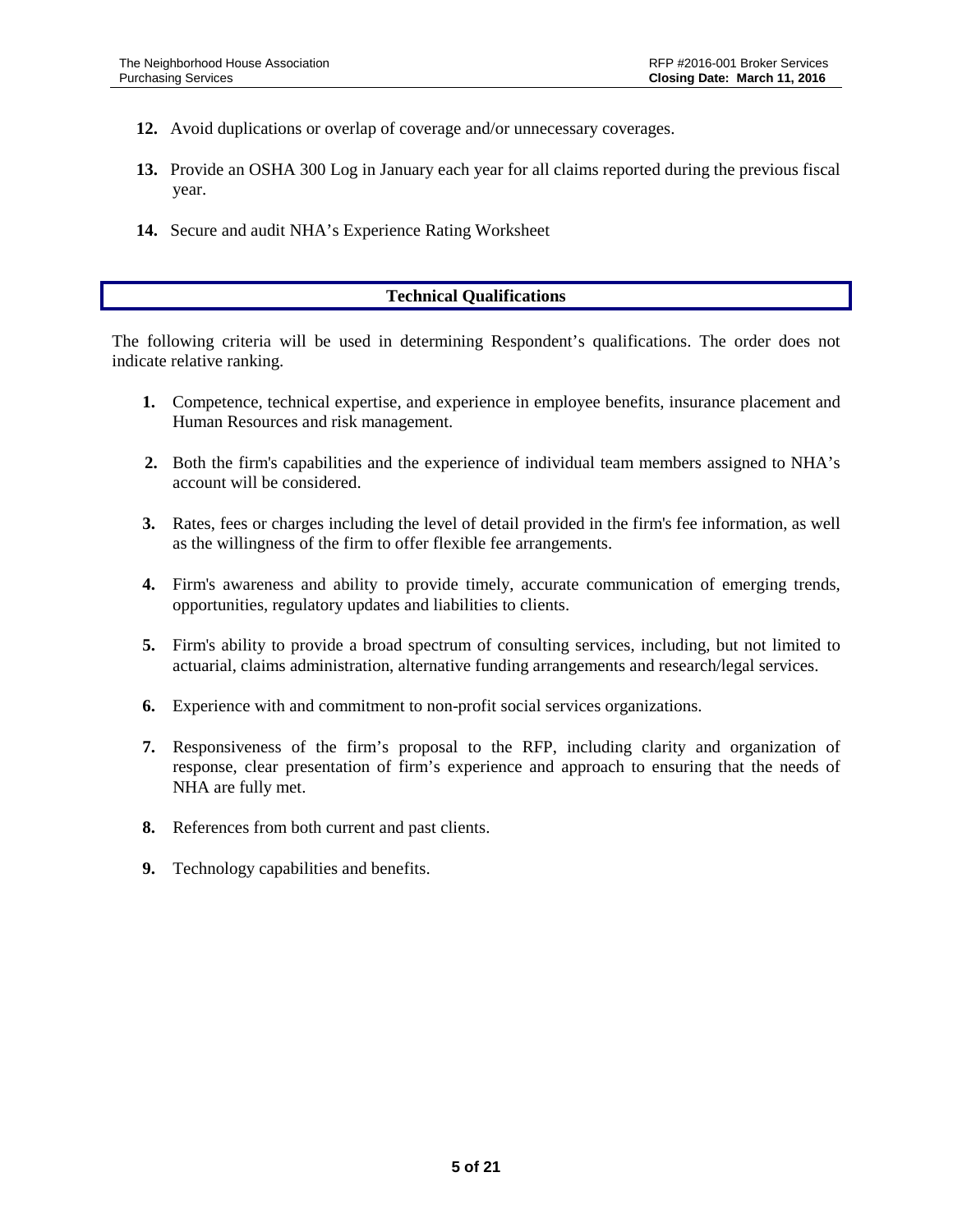# **Response Requirements**

#### **Please include the following in your firm's proposal:**

- **1.** Provide an overview of your firm and its ownership/organizational structure, philosophy/culture and number of employees, as well as your experience servicing Non-profit Agencies.
- **2.** If your firm has multiple offices, please identify the office from which NHA would be serviced. Describe all relevant services and resources provided by this office. Include the number of consultants, technical and support staff available in each specialty area.
- **3.** Describe the team of individuals who would be assigned to NHA. Indicate the role each team member would play. Please provide biographical information on each team member.
- **4.** Discuss your firm's expertise in each of the following areas:
	- Health and Welfare for Non-profit agencies/organizations
	- Legal Counsel/Compliance
	- Benchmarking for non-profits
	- Actuarial/Underwriting
	- Research and Technical Services
	- Benefits Administration
	- **Executive Benefits**
	- Benefits Communication
	- Workers Compensation
	- Real and Personal Property for All Risk Perils including Earthquake/Flood
	- General Liability, Including Auto Liability
	- Directors and Officers and E&O
	- Employment Practices Liability
	- Self-insured/self-administered programs
- **5.** Describe how your firm would handle the selection of insurance carriers and other service providers for NHA.
- **6.** Describe your firm's marketplace leverage in negotiating with carriers in regards to rates, policy terms and plan design.
- **7.** Describe your firm's consulting approach for bidding and selecting the most appropriate health plan alternatives.
- **8.** Describe the proposed fee structure offered by your firm, including travel charges and any other costs that may be passed on to NHA.
- **9.** Describe what differentiates your firm from other brokerage consulting firm organizations.
- **10.** Describe your commitment and involvement in San Diego community organizations.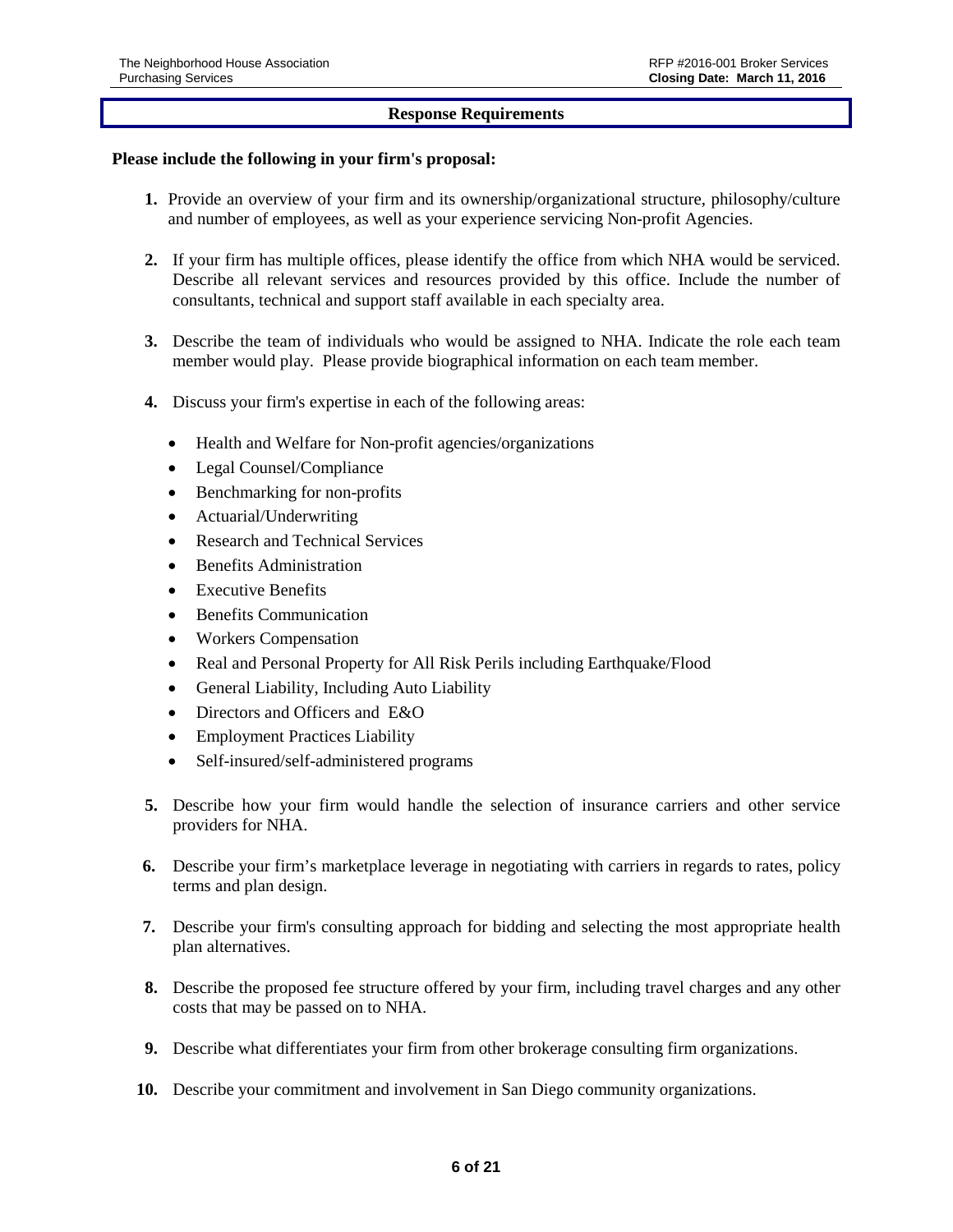- **11.** Describe your firm's legal research capabilities and how you communicate legislative updates to your clients.
- **12.** Identify types and frequency of education opportunities on industry trends and emerging issues for NHA Employee Benefits and Risk Management personnel whether web based or in person, provided by your firm.
- **13.** Please provide a list of reference names of your clients we may contact.
- **14.** Describe what services will be provided. Including both services we have outlined in this request as well as additional services that you would recommend to us.
- **15.** What are your technology capabilities and how will they directly benefit us?
- **16.** One copy of Respondent's W-9 Form.
- **17.** Complete the Response Submittal form, attached hereto as ADDENDUM I.
- **18.** Complete the Byrd Anti-Lobbying certificate, attached hereto as ADDENDUM II.
- **19.** Provide a statement disclosing the nature of any pending and/or potential *material* litigation involving Respondent. If inapplicable, please provide a statement indicating such.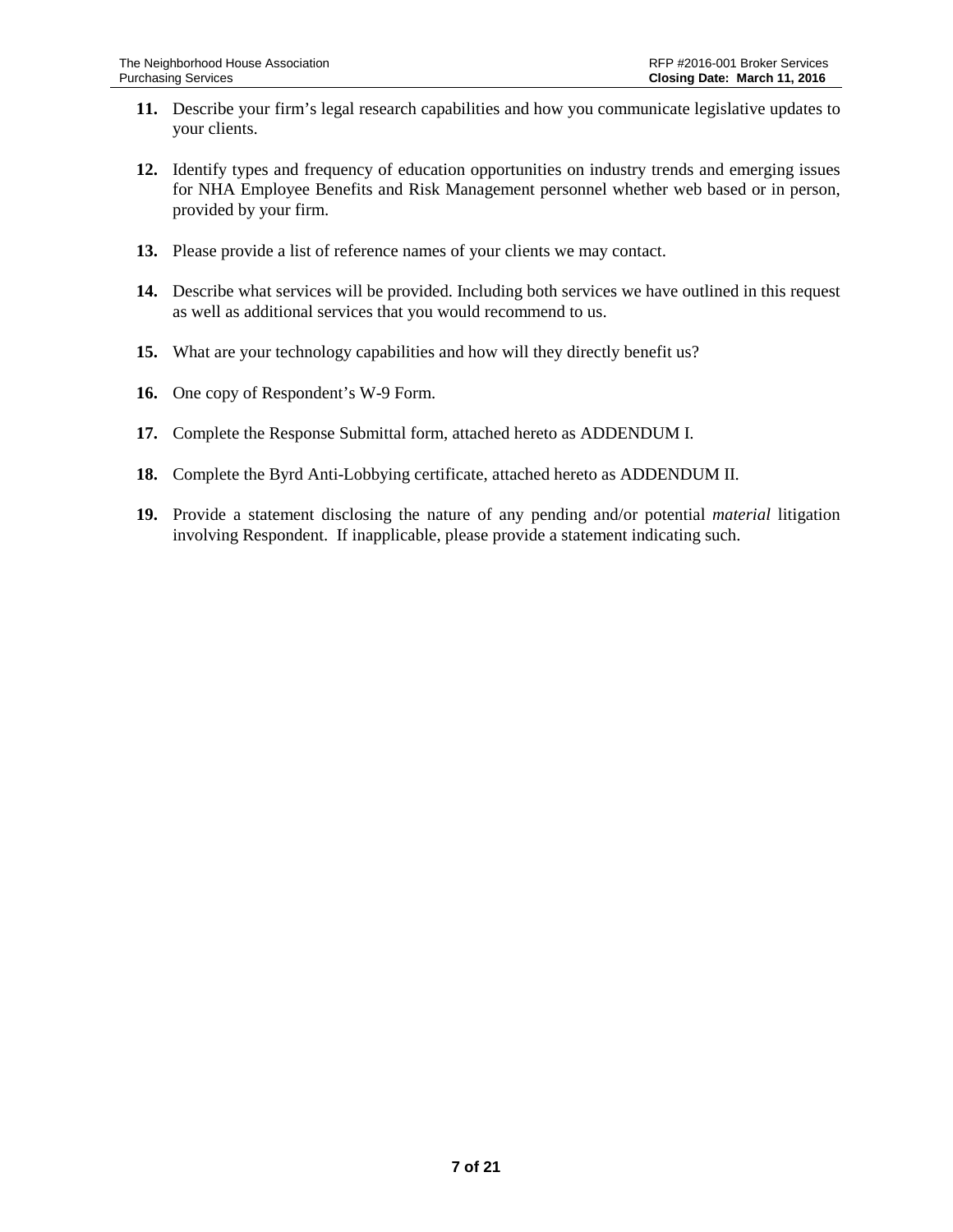### **Response Submittal Procedures**

Prior to submitting a response, Respondent must carefully review this Request and any addenda subsequently issued. Respondent is responsible for seeking any clarification or information needed to respond. Respondent is solely responsible for any deficiencies in the response submitted. Respondent is solely responsible for all costs, direct or indirect, incurred responding to this Request. NHA will incur no obligation or liability in connection with the submittal of a response.

*Alternates/Deviations***.** Respondent may recommend, for NHA's consideration, alternate or additional services or material not identified in this Request or deviations from the Scope of Services in this Request that Respondent believes will enhance the specified Services or more successfully achieve the outcome sought by this Request. Any alternates or deviations must be separately listed and described; however the submittal also must be responsive to the Scope of Services described in this Request.

*Proprietary Information***.** Certain documents in NHA's possession are subject to inspection and copying pursuant to the Federal Head Start regulations; however, the regulations do not require disclosure of proprietary information that constitutes a trade secret under California law. NHA will attempt to protect legitimate proprietary information included in any submittal, but shall not be liable for the disclosure of any proprietary information.

Proprietary information included with a response submittal must be separately bound and clearly labeled with the words "Confidential Proprietary Information." Appropriate reference to this separately bound information must be made in the body of the submittal. *Marking the entire submittal as proprietary will result in it being rejected and returned to the Respondent participant unread.*

*Clarifications.* Requests for clarification of this Request must be directed to Jerome Gissendanner, Purchasing Agent, and submitted in writing, by facsimile to (858) 715-2671 or by e-mail to [jerome@neighborhoodhouse.org](mailto:jerome@neighborhoodhouse.org) prior to the submittal deadline. Requests for clarification will be accepted after *March 4, 2016*.

*Questions & Answers.* All questions must be submitted in writing to Jerome Gissendanner, Purchasing Agent, and submitted in writing, by facsimile to (858) 715-2671 or by e-mail to [jerome@neighborhoodhouse.org](mailto:jerome@neighborhoodhouse.org) prior to the submittal deadline. No questions will be accepted after *March 4, 2016*.

*Respondents Conference.* The Offerors Conference will be held at the NHA Administrative Office located at 5660 Copley Drive, San Diego, CA 92111 on TBA.

*Response Submittal Package.* Respondent must submit the following documents in a sealed envelope:

- All of the information discussed in the Response Requirements Section, above.
- Two (2) copies of the Respondent's technical qualifications, two (2) copies of Respondent's pricing information (in a separately sealed envelope). These documents may become part of the contract.
- Three (3) signed original and three (3) copies of Addendum I and Addendum II, the NHA Request Response Submittal Form, and Anti-Lobbying Certification, respectively.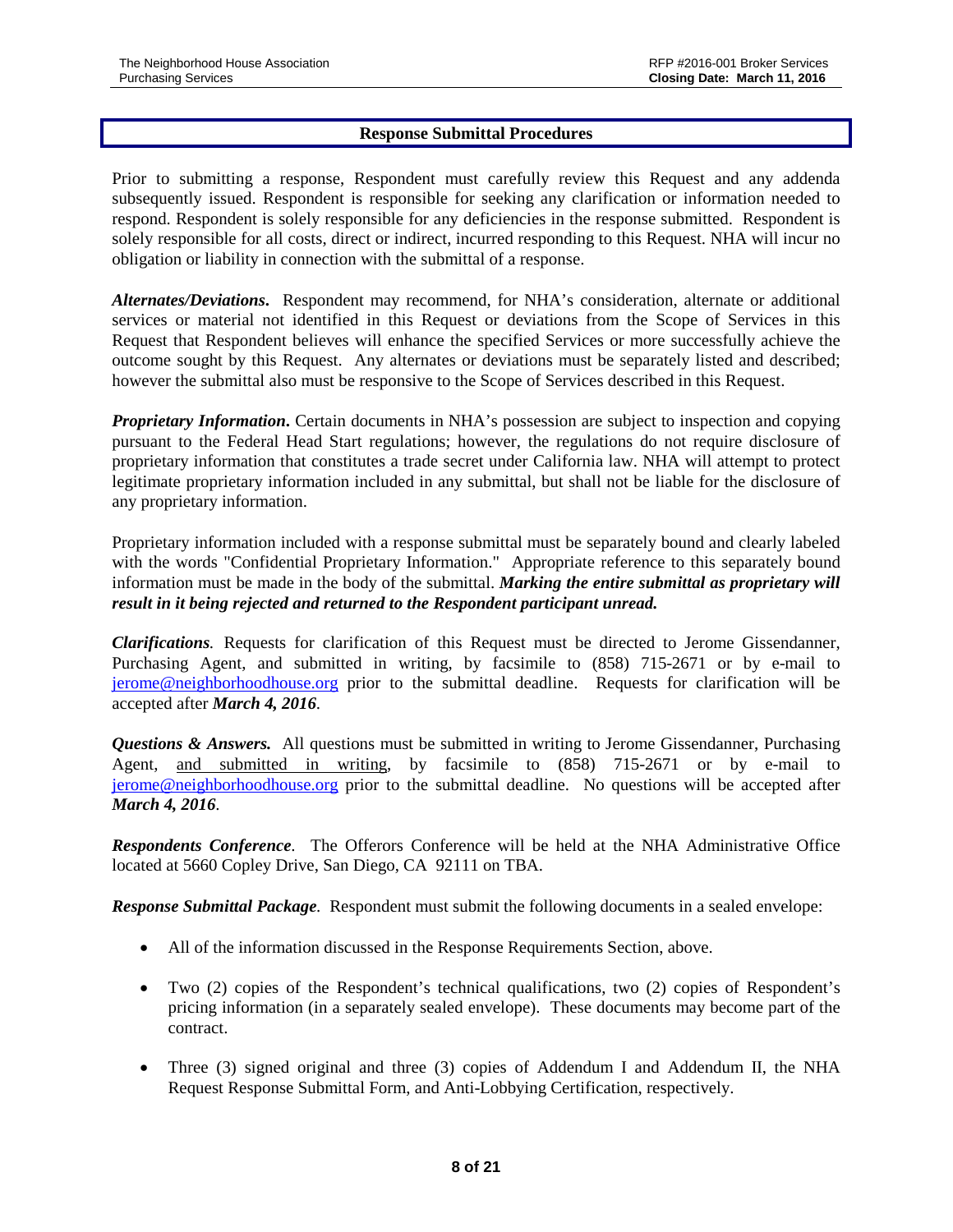### **The envelope must be addressed as follows:**

The Neighborhood House Association Attn: Jerome Gissendanner, Purchasing Agent Procurement Division – Request #2016-001 5660 Copley Drive San Diego, CA 92111

### *Submittal Deadline.* Submittals must be received by **4:00 p.m. (PST)** on **March 11, 2016**

*Submittal Methods.* Submittals may be sent by U.S. or private delivery mail service or by personal delivery to NHA's Administrative Offices (5660 Copley Drive, San Diego, CA 92111). Submittal by email, in PDF format, will be accepted provided the signed, original NHA Request Response Submittal Cover Sheet is received within twenty-four (24) hours after the submittal deadline. Proposals received after the submittal deadline may be rejected.

*Withdrawal of Submittal***.** A Respondent may withdraw its proposal by written request at any time prior to the submittal deadline. NHA will destroy, not return, the submittal package.

Proposals may be deemed non-responsive and removed from further consideration if any of the following occur:

- 1. The proposal is not received timely in accordance with the terms of this RFP.
- 2. The proposal does not follow the specified format.

#### **NON-DISCRIMINATION**

Respondent agrees that it will not discriminate against any employee or applicant for employment because of race, color, sex, national origin, religion, age, handicap or veteran status. Respondent will, where appropriate or required, take affirmative action to ensure that applicants are employed, and that employees are treated, during employment, without regard to race, color, sex, or national origin. Respondent will cooperate with NHA in using vendor's best efforts to ensure that disadvantaged business enterprises are afforded the maximum opportunity to compete for subcontracts or work under this contract.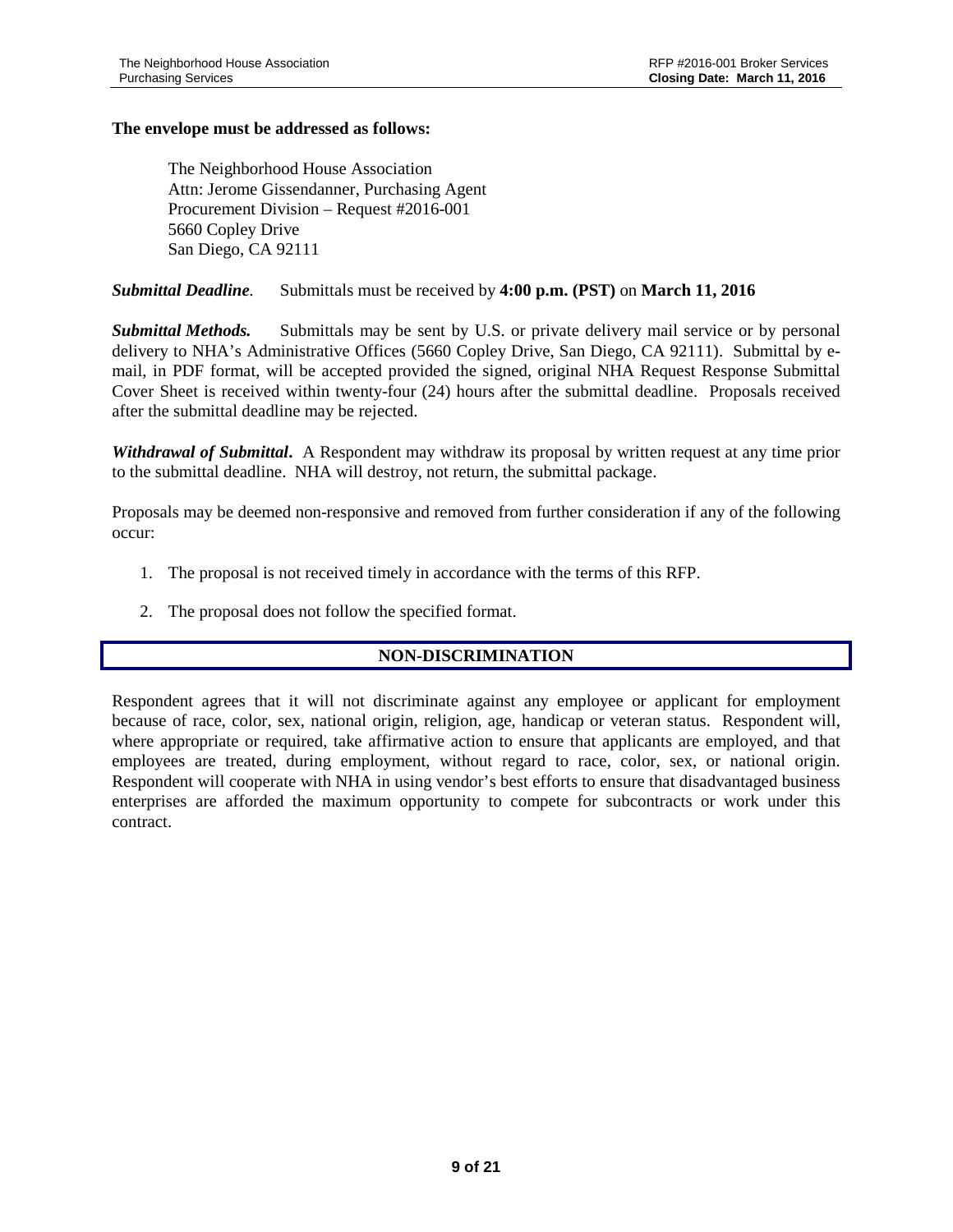# **Selection Process**

It is NHA's goal to identify the firm most qualified to provide the Services. NHA will determine the most qualified Respondents ("Finalists"), at its sole discretion. Finalists shall be expected (i) to interview with NHA representatives and respond to questions regarding their submittal responses; and (ii) to attend an agency tour of NHA's various worksites.

NHA may elect to negotiate pricing with one or more of the Finalists. NHA, at its sole discretion, will make its final selection of the Finalist whose experience, expertise, reputation, capabilities, past performance, and cost is determined to be most advantageous to NHA.

#### **NHA's decision is final and is not subject to any form of administrative review, appeal or protest.**

#### **Notification of Award and Critical Deadlines**

Closing Submission Date: Proposals must be submitted **no later than 4:00 p.m.** (Pacific Standard Time) on **March 11, 2016**

Upon conclusion of final negotiations with the successful Employee Benefits and Risk Management firm, all Respondents who have submitted proposals in response to this RFP will be informed, in writing, of the name of the successful firm.

The initial contract will be awarded for a three (3) year period, subject to change and modification, at the discretion of NHA.

At the discretion of NHA*,* the awarded contract may be extended for two (2) additional two (2) year periods. The cost for the option periods will be agreed upon by NHA and the awarded party.

#### **Contracting Process**

Neither this Request nor the selection of a Respondent will create a binding commitment on NHA. Upon completion of the selection process, NHA may award a contract to the party whom it elects to provide the Services in this Request. A binding commitment will only occur when a contract between NHA and the successful Respondent has been fully executed.

#### **Disclaimers**

NHA anticipates a single contractor will be selected as a result of this Request; however, NHA reserves the right, in its sole discretion, to award contracts to multiple contractors. NHA further reserves the right, in its sole discretion, to reject any or all response submittals, waive any informalities in this process or the submittal requirements; and/or cancel, in whole or in part, this Request.

#### **Attachments**

The following documents are attached hereto and incorporated herein:

- *Addendum I - NHA Request Response Submittal Cover Sheet*
- *Addendum II – Anti-Lobbying Certification*
- *Addendum III Specimen Contract*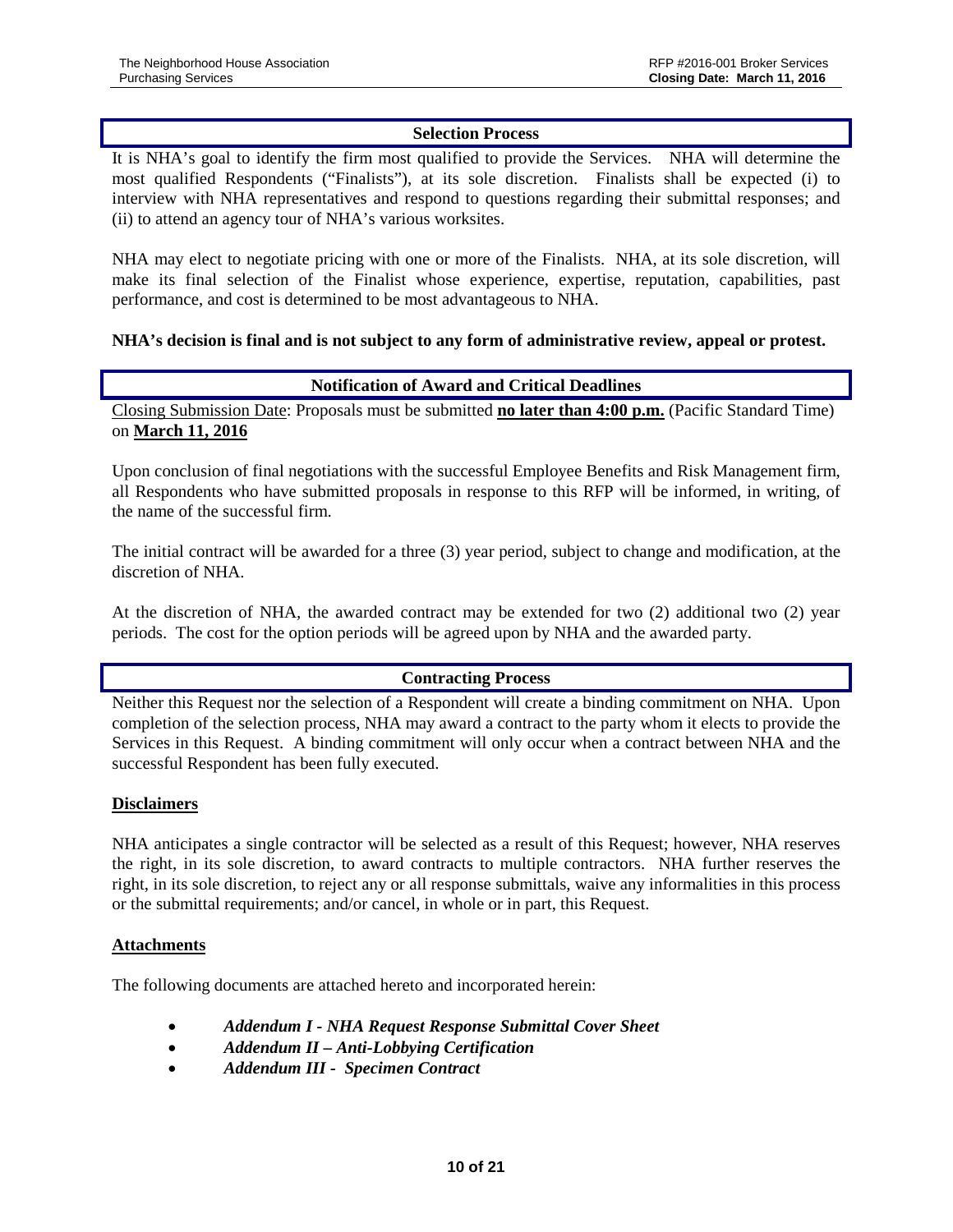Chairperson Judith A. Wenker



President and CEO Rudolph A. Johnson, III

# ADDENDUM "I"

# **REQUEST RESPONSE SUBMITTAL COVER SHEET NHA Request #2016-001**

The undersigned has carefully examined this entire RFP and familiarized themselves with all conditions pertinent to this Request. The undersigned hereby proposes to furnish all Services necessary to completely fulfill the Scope of Work without restriction for the time period *October 1, 2016 through September 30, 2019.* 

| Proposed Cost for Services: $(10/1/16 - 9/30/17)$ \$                                         |                          |  |  |  |  |  |  |  |
|----------------------------------------------------------------------------------------------|--------------------------|--|--|--|--|--|--|--|
|                                                                                              | $(10/1/17 - 9/30/18)$ \$ |  |  |  |  |  |  |  |
|                                                                                              | $(10/1/18 - 9/30/19)$ \$ |  |  |  |  |  |  |  |
| Respondent Name: Business Address: ____                                                      |                          |  |  |  |  |  |  |  |
| Proprietorship Partnership Corporation LLC LLP State of Incorporation:                       |                          |  |  |  |  |  |  |  |
| Tax Payer I.D./FEIN# _____; State Business License# _____                                    |                          |  |  |  |  |  |  |  |
| If Partnership, please list the general partner(s) $\qquad \qquad$                           |                          |  |  |  |  |  |  |  |
| If LLC or LLP, list managing member(s)/partner(s) $\_\_$                                     |                          |  |  |  |  |  |  |  |
| Primary contact for this RFP Process                                                         |                          |  |  |  |  |  |  |  |
| Title Phone Fax Email                                                                        |                          |  |  |  |  |  |  |  |
| Can Respondent commence work on the start date in the Request? $\qquad (Y/N)$ . If no, when? |                          |  |  |  |  |  |  |  |
| Has the Specimen Contract attached to the Request been reviewed? $(Y/N)$ .                   |                          |  |  |  |  |  |  |  |
| Are any terms unacceptable? $\_\_\_ (Y/N)$ .                                                 |                          |  |  |  |  |  |  |  |
| If yes, please specify the section numbers.                                                  |                          |  |  |  |  |  |  |  |
| Does Respondent seek to negotiate any terms? $( Y/N)$ .                                      |                          |  |  |  |  |  |  |  |
| If yes, briefly describe the nature of the change(s) sought:                                 |                          |  |  |  |  |  |  |  |

# *CERTIFICATION*

I declare that the foregoing is true and correct and that I am authorized to make this representation and submit the attached Response to \_\_\_\_\_\_\_\_\_\_\_\_\_\_\_\_\_\_\_\_\_\_on behalf of .

Respondent's Authorized Representative:

| Signature | $\mathbf{r}$<br>`itle <sup>.</sup><br>.<br>Name<br>чш<br>$\alpha$ |  |
|-----------|-------------------------------------------------------------------|--|
|-----------|-------------------------------------------------------------------|--|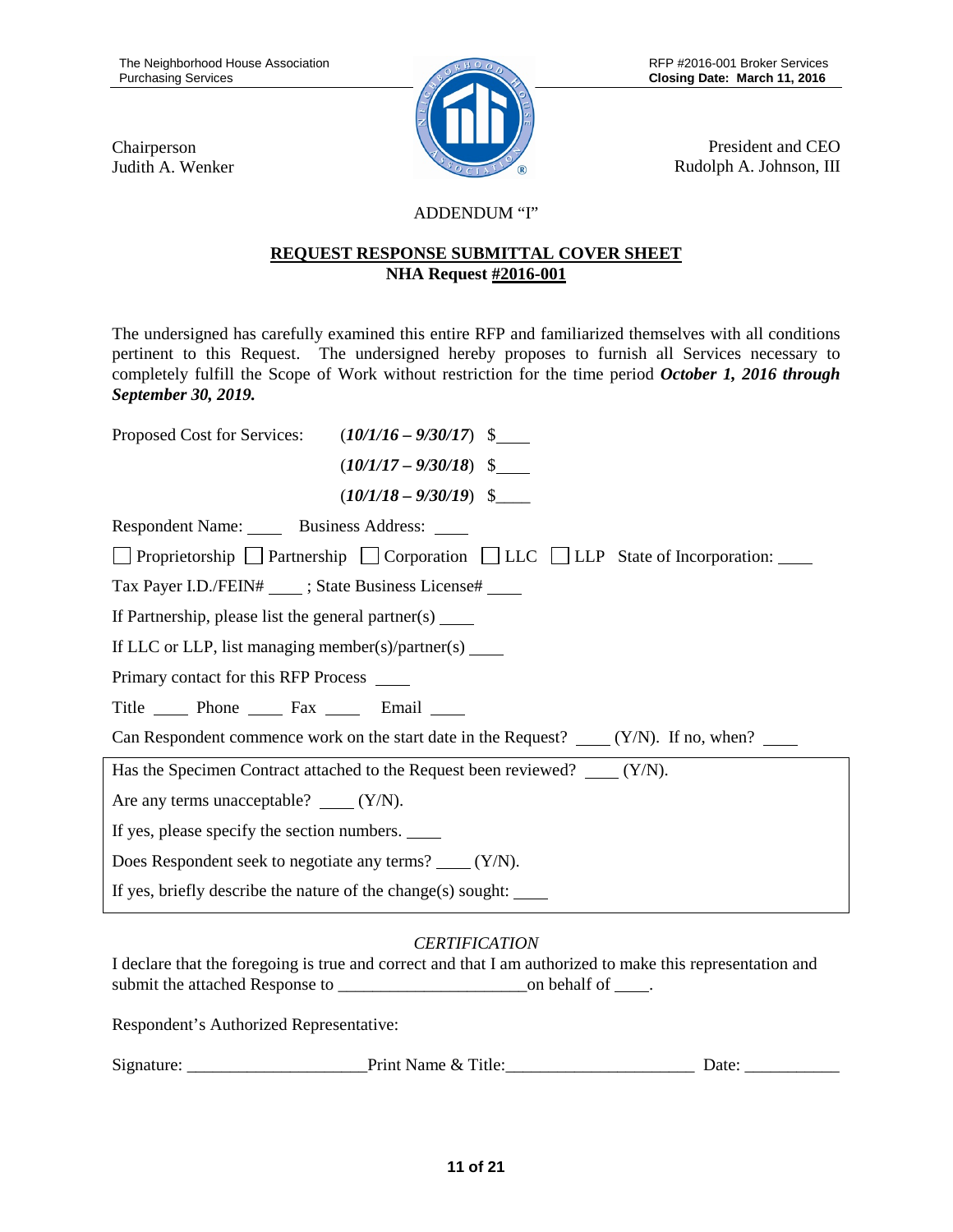#### ADDENDUM "II"

#### **CERTIFICATION REGARDING LOBBYING FOR CONTRACTS, GRANTS, LOANS AND COOPERATIVE AGREEMENTS**

The following certification and disclosure regarding payments to influence certain federal transactions are made per the provisions contained in the Uniform Administrative Requirements, Cost Principles, and Audit Requirements for HHS Awards, 45 CFR Part 75, Appendix II.

The undersigned certifies to the best of his or her knowledge and belief, that:

- (1) No Federal appropriate funds have been paid or will be paid, by or on behalf of the undersigned, to any person for influencing or attempting to influence an officer or employee of an agency, a member of congress, an officer or employee of congress, or an employee of a member of congress in connection with the awarding of any Federal contract, the making of any Federal grant, the making of any Federal loan, the entering into of any cooperative agreement, and the extension, continuation, renewal, amendment or modification of any Federal contract, grant, loan, or cooperative agreement.
- (2) If any funds other than Federal appropriated funds have been paid or will be paid to any person influencing or attempting to influence an officer or employee or an agency, a member of congress, an officer or employee of congress, or an employee of a member of congress in connection with this Federal contract, grant, loan, or cooperative agreement, the undersigned shall complete and submit Standard From LLL, "Disclosure Form to Report Lobbying," in accordance with its instructions.
- (3) The undersigned shall require that the language of this certification be included in the award documents for all subawards at all tiers (including subcontracts, subgrants, and contracts under grants, loans, and cooperative agreement) and that all subrecipients shall certify and disclose accordingly.

This certification is a material representation of fact upon which reliance was placed when this transaction was made or entered into. Submission of this certification is a prerequisite for making or entering into this transaction imposed by section 1352, title 31, U.S. Code. Any person who fails to file the required certification shall be subject to a civil penalty or not less than \$10,000 and not more than \$100,000 for each such failure.

I hereby agree to the above certifications and assurances.

Signature of Certifying **Date** Date **Date** 

**Title** 

Applicant Organization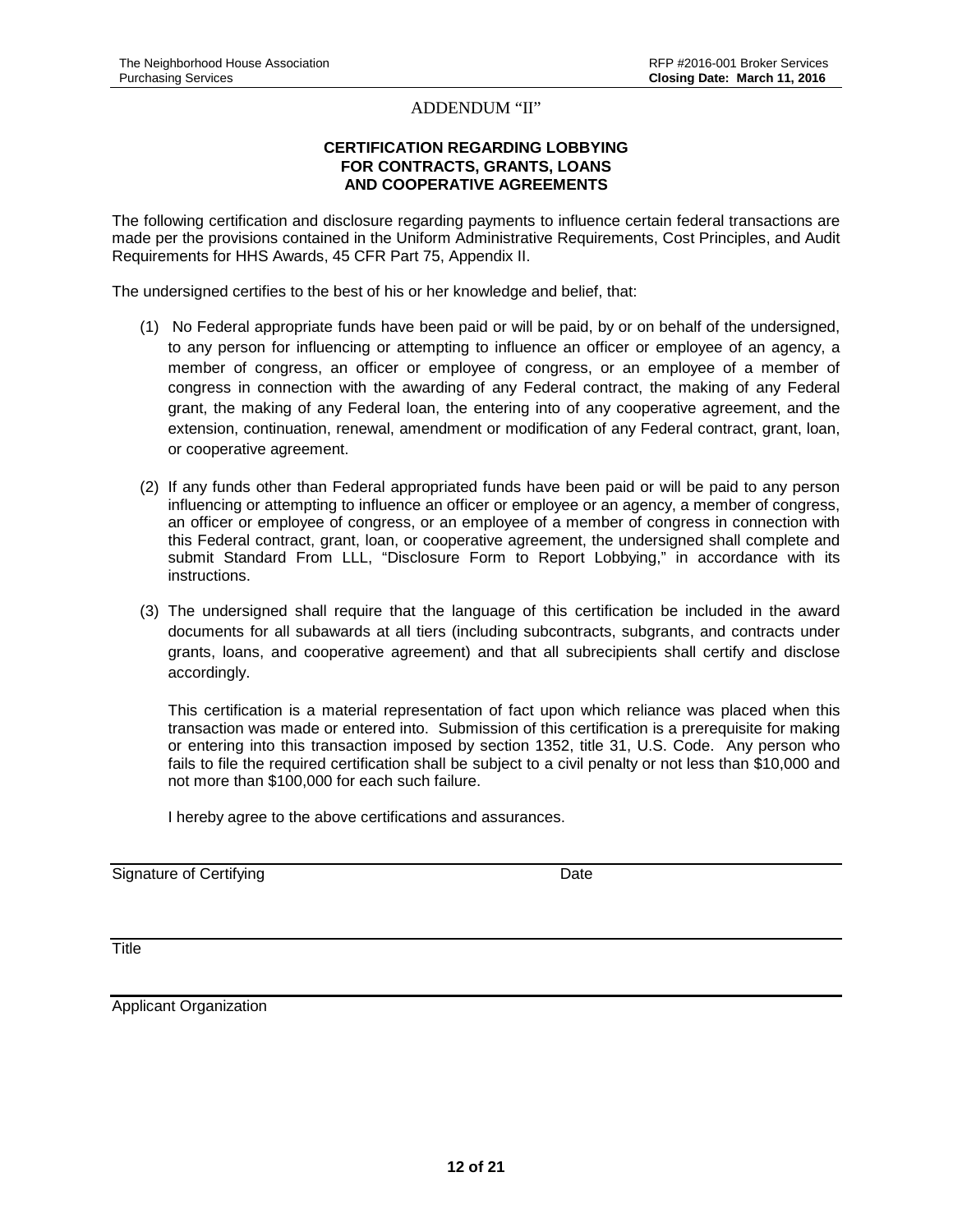Chairperson Judith A. Wenker



President and CEO Rudolph A. Johnson, III

# **The Neighborhood House Association ADDENDUM "III" – SPECIMEN CONTRACT**

This Client Services Fee Agreement (the "Agreement") is entered into effective as of this *1st day of October 2016*, by and between The Neighborhood House Association, a California non-profit corporation with its principal offices located at 5660 Copley Drive, San Diego, California 92111 ("NHA"), and \_\_\_\_\_\_\_\_\_\_\_\_\_\_\_\_\_\_\_\_\_\_, a [Type of Corporation and State Incorporated In] with its principal offices located at  $($ "Broker"), whose local contact information is set forth below: Name: \_\_\_\_\_\_\_\_\_\_\_\_\_\_\_\_ Telephone Number: \_\_\_\_\_\_\_\_\_\_\_\_\_\_\_\_\_\_\_\_\_\_ Address: Tax I.D. Number: License Number:

- 1. TERM: This Agreement will commence on *October 1, 2016* and shall continue, until it automatically expires, on *September 30, 2019*; unless terminated earlier, by NHA upon sixty (60) days prior written notice to Broker. Notwithstanding the foregoing, this Agreement may be terminated at any time and without prior notice for Cause (as defined below). In the event of termination of this Agreement, advance quarterly compensation paid to Broker shall be pro-rated to reflect the actual work completed at the time of termination and any outstanding amounts shall be returned to NHA within fifteen (15) days. Confidential Information belonging to NHA shall be immediately returned. For the purposes of this Agreement, "Cause" shall mean conduct involving one (1) or more of the following: (a) any material failure of Broker to render services to NHA in accordance with the terms and conditions of this Agreement; (b) disloyalty, gross negligence, willful misconduct, dishonesty, fraud or breach of duty to NHA; (c) deliberate disregard of the rules or policies of NHA; and/or (d) any act or omission that induces any other vendor, provider, consultant, or contractor to breach a contract with NHA.
- 2. DUTIES OF BROKER: Broker agrees to perform the Services as specified in the document entitled "Client Services Fee Agreement – Statement of Work and Fee Schedule", attached hereto as EXHIBIT "A" and incorporated herein by reference (the "Services" or "Scope of Work"). In the event of a conflict between any provision of this Agreement and any documents incorporated into it by reference, the terms and conditions set forth in this Agreement shall prevail to the extent of such conflict.
	- 2.1 Broker represents and warrants that any work or service it provides NHA pursuant to this Agreement shall not infringe upon the intellectual property rights of any third party.
	- 2.2 *TIME IS OF THE ESSENCE* with respect to all provisions of this Agreement that specify a time for performance. Notwithstanding Section 11 below, the parties acknowledge and agree that any unreasonable delay in the completion of the Services described herein shall constitute a material breach of this Agreement.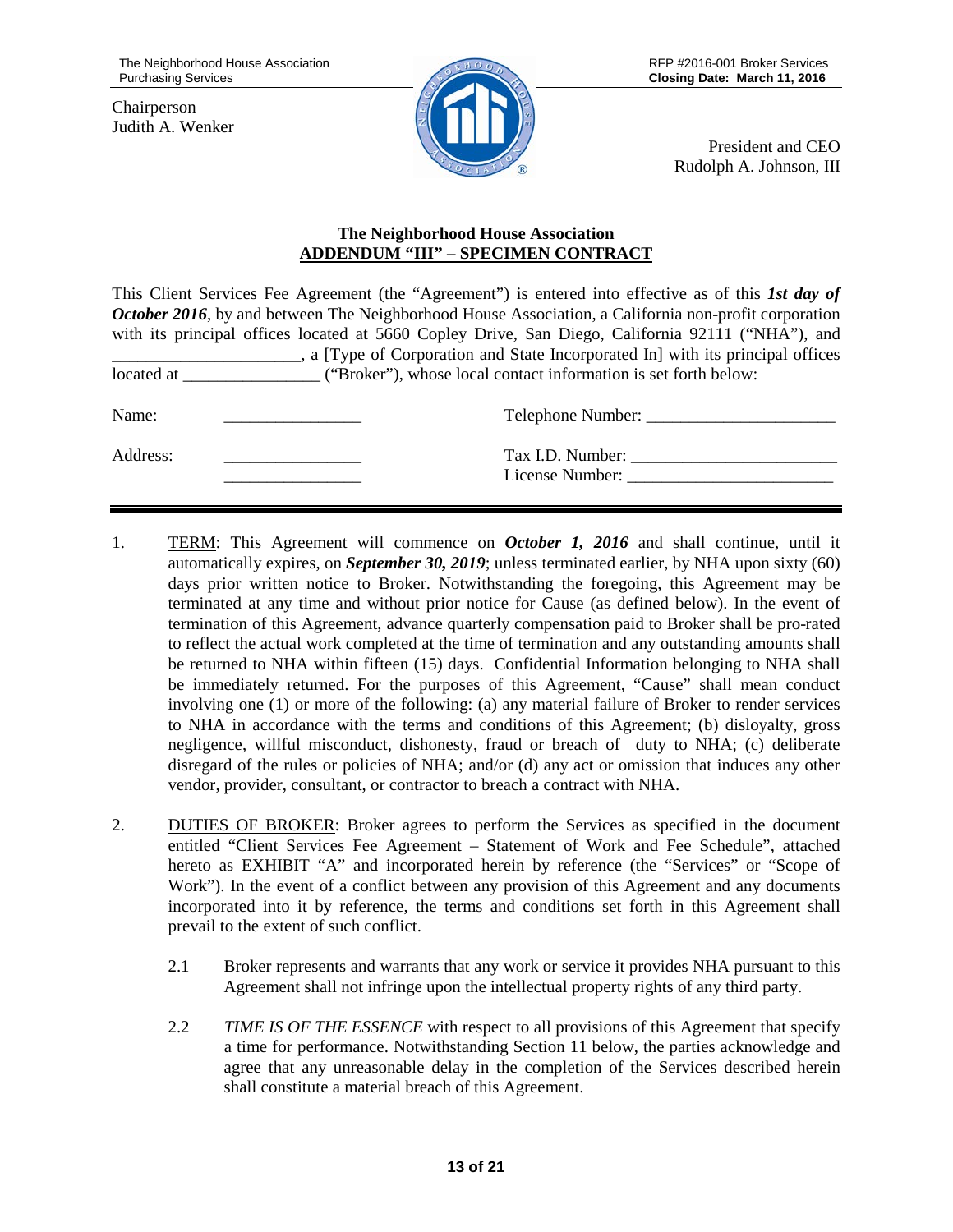- 2.3 Broker agrees to furnish at its sole cost and expense, all labor and services for the completion of the Services to be performed pursuant to this Agreement. Broker will complete the same in a thorough and skillful manner in every respect to the satisfaction and approval of NHA, within the time specified in this Agreement and in strict accordance with the instructions and information contained in this Agreement, including without limitation the "Scope of Work".
- 3. COMPENSATION: The maximum compensation payable to Broker pursuant to this Agreement shall not exceed  $(\$00.00)$ , payable as follows:
	- 3.1 Broker agrees to submit quarterly billing statement(s), in advance based on the document entitled "Client Services Agreement – Statement of Work and Fee Schedule", attached hereto as Exhibit "A". Such billing statement(s) shall be submitted to NHA's Project Manager, referenced in Section 10 below. Payment shall be made within thirty (30) days following invoice receipt and approval. In the event of any disputed invoice, the parties agree to work in good faith to resolve the discrepancy.
	- 3.2 The amount set forth in the schedule attached constitutes the maximum compensation payable to Broker for all Services provided by Broker pursuant to this Agreement with respect to all insurance policies (and renewals thereof) in force and serviced by Broker as of the effective date of this Agreement and NHA shall not be required to pay any amount in excess of such amounts unless Broker is required to obtain on behalf of NHA additional insurance policies or to perform additional services and then only by mutual agreement in writing.
- 4. CONTROLLING STATUS: Attached hereto as EXHIBIT "B" and incorporated herein by reference are the Assurances governing contracts between NHA and Broker for professional or technical services rendered to NHA. The parties to this Agreement shall abide by all of the terms and conditions set forth in the Assurances. Additionally, each provision and clause required by law to be inserted in this Agreement shall be deemed to have been so inserted and this Agreement shall be read and enforced as though each such provision were included. If through mistake or otherwise any such provision is not inserted or is not correctly inserted, this Agreement shall be amended to make such insertion upon the application of either party.
- 5. PERFORMANCE STANDARDS: Broker shall perform the Services in a skillful, competent and professional manner in accordance with (a) the terms and conditions of this Agreement, including without limitation, any specifications set forth in the Scope of Work; (b) recognized industry standards; and (c) all applicable federal, state and local laws, rules and regulations. All of Broker's personnel who perform any work under this Agreement shall have such skill and experience in the applicable area as is reasonably necessary to perform all of Broker's obligations under this Agreement in a timely, workmanlike and professional manner. Broker shall ensure that all of its employees, contractors, agents, representatives and other personnel observe and comply with all security and safety policies of NHA at all times. Broker shall be responsible to NHA for any errors or omissions in its performance of the Services. Broker represents and warrants to NHA that it has in effect, and shall retain, throughout the term of this Agreement, all licenses, permits, qualifications and approvals of whatever nature are required to provide the Services in California.
- 6. COMPLIANCE WITH LAWS: Broker and each of its employees, contractors, agents, representatives and other personnel hired or retained by Broker in connection with the performance of Broker's obligations under this Agreement shall be fully informed of all federal,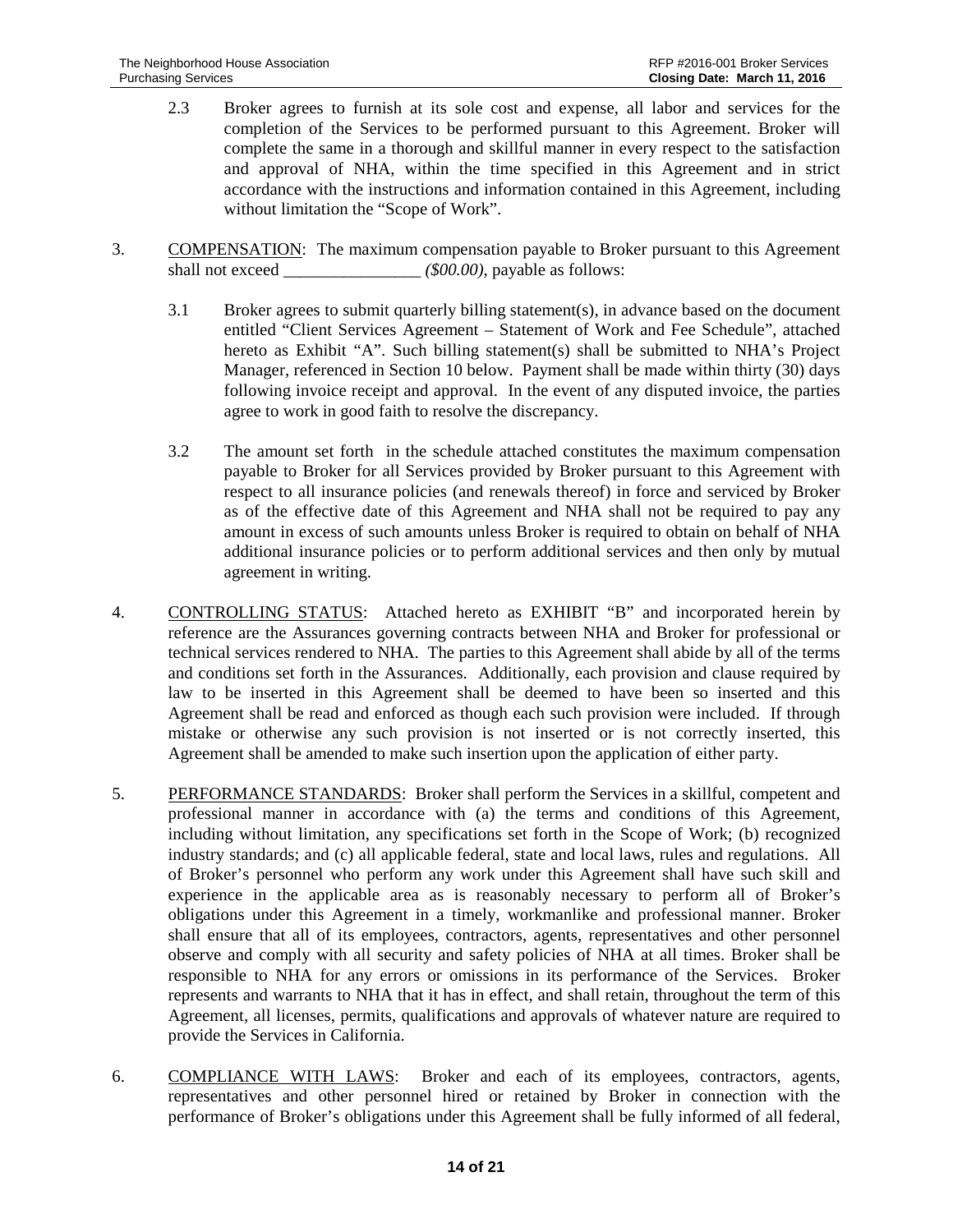state and local laws, rules and regulations that affect or are applicable to the performance of Broker's obligations under this Agreement, and shall at all times observe and comply with all such laws, rules and regulations, regardless of whether all or any of such laws, rules and regulations are referenced in this Agreement. Broker further assures and certifies to NHA that it and any subcontractor hired by Broker to perform on its behalf hereunder, are not currently suspended, debarred, or otherwise prohibited (i) by the Federal Government from bidding on, accepting or being awarded federally funded contracts, either as a contractor or subcontractor; or (ii) by the State of California from bidding on, accepting or being awarded public works contracts, either as a contractor or subcontractor. Broker agrees to inform NHA within fortyeight (48) hours of any change in its debarment status.

- 7. INSURANCE AND INDEMNIFICATION: Broker shall, at its sole cost and expense, procure and maintain, throughout the term of this Agreement, the insurance set forth herein. All insurance policies shall be issued by an insurance company authorized by law to conduct business in the State of California, subject to NHA's approval. Prior to commencing performance of this Agreement, Broker shall provide NHA original insurance certificates evidencing the required coverage:
	- (a) Commercial General Liability Policy with coverage as broad and as encompassing as the Commercial General Liability in the occurrence form, and providing coverage against claims for bodily injury or death and property damage arising out of Broker's and its employees', subcontractors', agents' and authorized representatives' performance of this Agreement ("CGL"). Such insurance shall be primary and non-contributory with any other coverage; including NHA's and shall afford immediate defense and indemnification of NHA to the limit of not less than one million dollars (\$1,000,000.00). Such insurance shall waive any right of subrogation against NHA.
	- (b) Broker shall maintain automobile liability, or business auto coverage with limits not less than one million dollars (\$1,000,000.00) for each occurrence; combining single limit for bodily injury or death and property damage, covering non-owned and hired automobiles, including loading and unloading operations.
	- (c) Upon request by NHA's Project Manager, Broker agrees provide original insurance certificates evidencing the required coverage. The CGL and automobile liability policies described above (collectively, the "Policies") must include the following additional insured endorsement language:

*"The Neighborhood House Association (NHA), and its officers, directors, agents and employees are named as additional insured and are provided the same coverage as the named insured; including the cost of defense against claims for bodily injury or death and property damage occurring as a result of the insured's or its members', officers', directors', employees', agents', or subcontractors' performance or non-performance of the Agreement between the insured and NHA. The named insured's coverage is primary and shall not require contribution from the additional insured's insurance coverage."*

(d) The Policies shall provide for notice of cancellation to NHA, as the certificate holder. The parties agree that the specified coverage or limits of insurance in no way limit the liability of Broker. Broker shall maintain the required insurance coverage and endorsement throughout the term of this Agreement.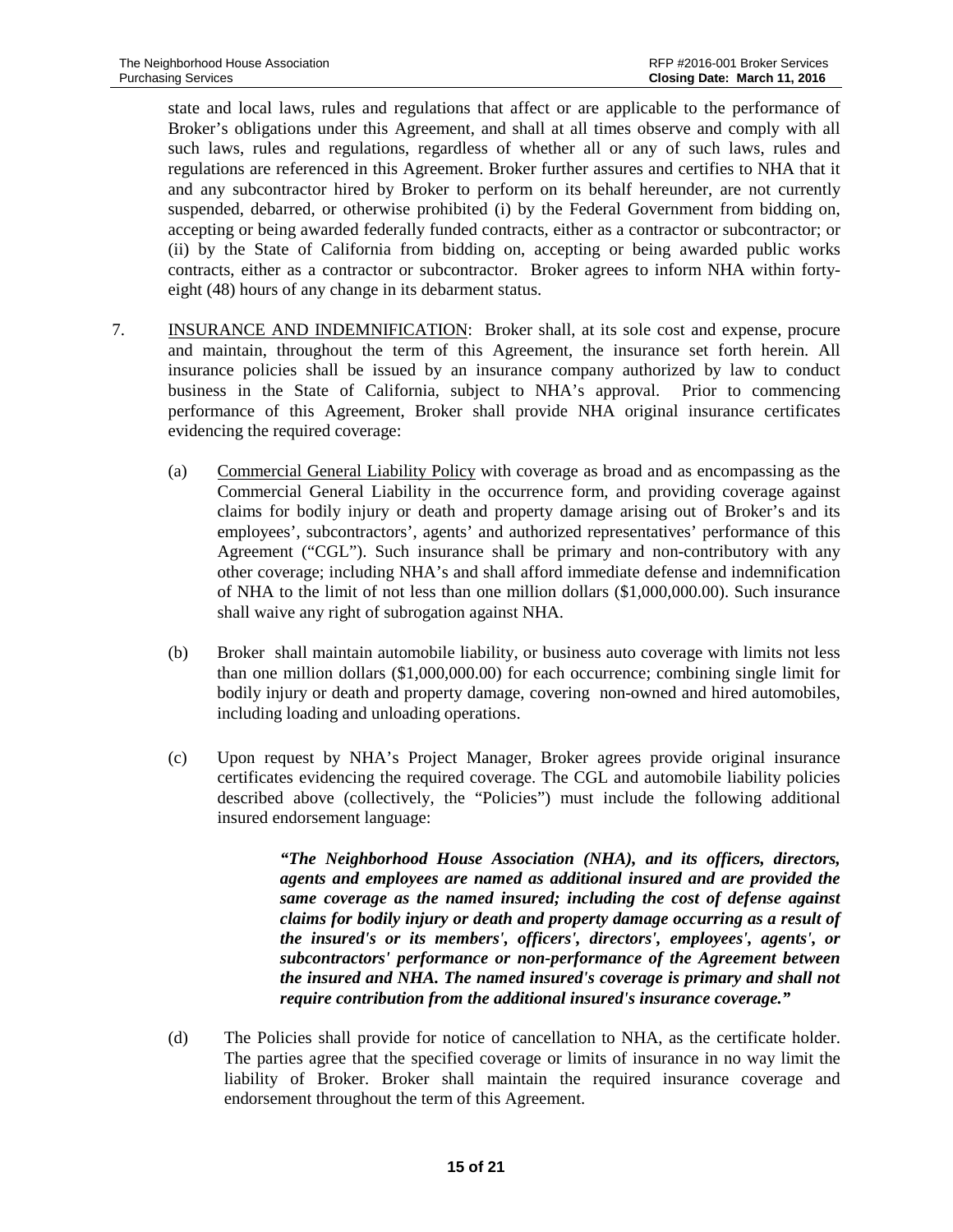- (e) Broker agrees to indemnify, defend and hold harmless NHA and each of its directors, officers, employees, agents, representatives and affiliates (including, without limitation, the administrators of NHA's employee benefit plans) from and against any and all claims, demands, actions, liabilities, losses, damages, costs and expenses (including reasonable attorneys' fees) relating to or arising from: (i) Broker's use of the NHA Workplace or its equipment; (ii) any breach or default by Broker of any of its representations, warranties or covenants set forth in this Agreement; and (iii) any work or Services performed by Broker under this Agreement.
- 8. INDEPENDENT CONTRACTOR: Notwithstanding anything herein to the contrary, the parties hereby acknowledge and agree that NHA shall not have any right to control the manner, means or method by which Broker performs its obligations under this Agreement; provided, however, that NHA shall be entitled (a) to determine the particular services to be performed by Broker pursuant to this Agreement and to designate NHA's desired results of such services; (b) to determine the time and place for the performance of such services; and (c) to review and assess Broker's performance of such services and the results thereof for the limited purposes of assuring that such services have been performed and such desired results have been obtained in a manner satisfactory to NHA.

In providing services hereunder, Broker shall, for all intents and purposes, be regarded as an independent contractor of NHA. Broker shall be solely responsible for all taxes, withholdings and other similar statutory obligations with respect to amounts paid by NHA to Broker. Broker is not an employee, partner or a joint venture participant of NHA, and Broker has no right or authority to take any action or to enter into any contract or agreement on behalf of NHA or otherwise bind NHA in any manner, or incur any liability or make any representation on behalf of NHA.

- 9. COMPENSATION OF BROKER'S PERSONNEL: Broker shall be solely responsible for prompt payment of compensation to its personnel. Such prompt payment shall occur not later than thirty (30) days after Broker receives payment from NHA pursuant to this Agreement and shall be paid out of such amounts as are paid to Broker under this Agreement. Broker shall pay and report, for all personnel assigned to perform any of the obligations of Broker under this Agreement, all federal, state and local income tax withholding, social security taxes, and unemployment insurance applicable to such personnel. Broker shall be solely responsible for any health or disability insurance, retirement benefits, or other welfare or pension benefits (if any) to which such personnel may be entitled.
- 10. PROJECT MANAGER: The parties' respective designated representatives shall be the day-today contact persons during the performance of the Services under this Agreement. Broker's Project Manager shall be its \_\_\_\_\_\_\_\_\_\_\_\_\_\_, or such other person Broker designates in writing. NHA's Project Manager shall be its Senior Director, Human Resources. During the term of this Agreement, Broker agrees to consult with NHA's Project Manager regarding the format of any final report(s) and deliverables and the adequacy of the Services provided by Broker. All submittals required of Broker shall be delivered to NHA's Project Manager; however, NHA's Project Manager may not (a) award, renew or terminate this Agreement; (b) agree to, or sign any modifications to the Agreement; or (c) obligate NHA for payment outside the scope of the Agreement.
- 11. FORCE MAJEURE: Neither party shall be liable or considered in default under this Agreement when the delay of performance (including NHA's failure to pay Broker's compensation as contemplated in this Agreement) is caused by circumstances beyond its reasonable control and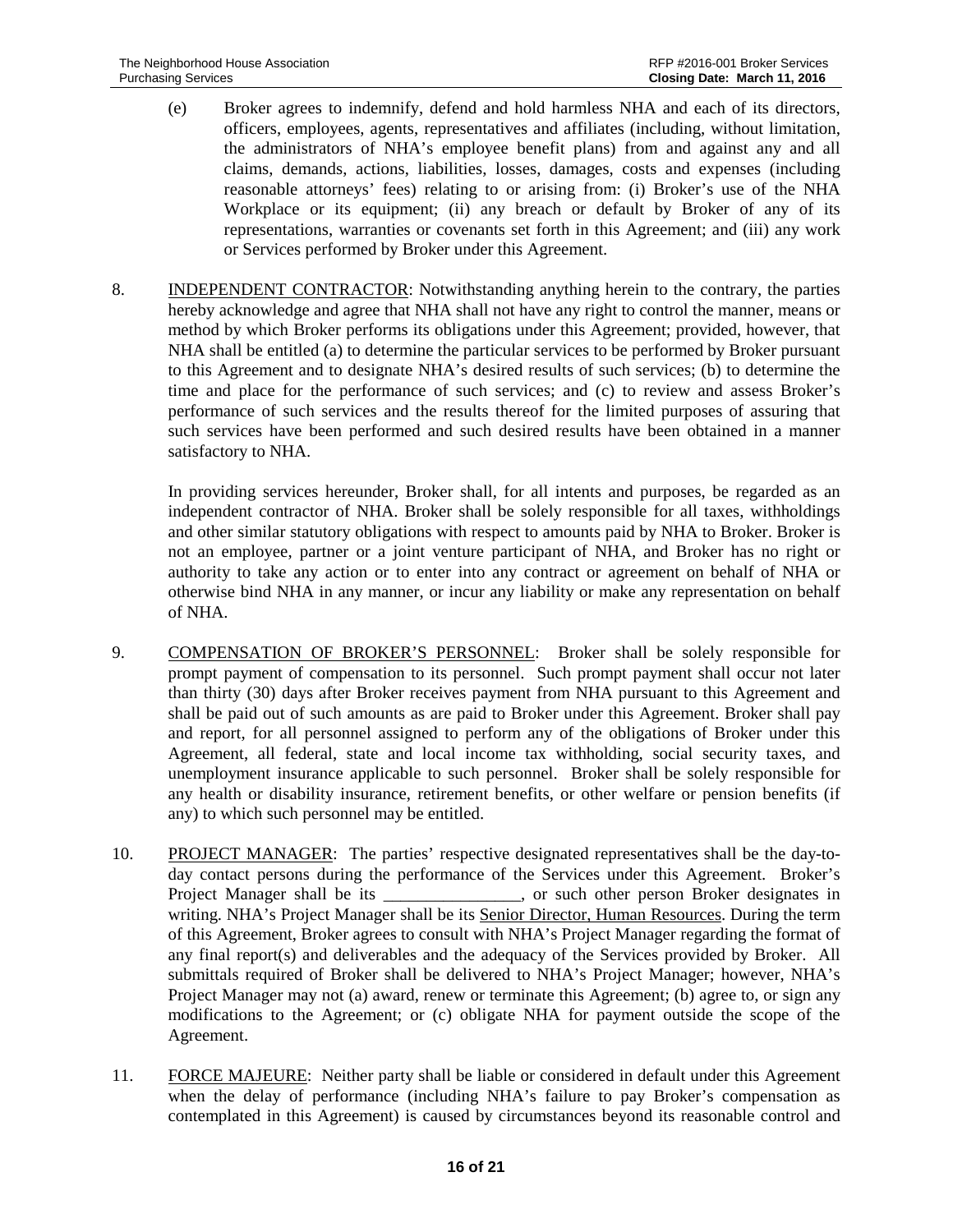occurring without its fault or negligence, including failure of funding sources, suppliers, subcontractors, and carriers, acts of civil or military authorities, national emergencies, fire, flood, acts of God, insurrection, and war (any such event, a "Force Majeure Event"); provided, that the party invoking this Section (the "Invoking Party") immediately provides notice thereof to the other party and uses commercially reasonable efforts to resume its performance hereunder. The party that receives notice of a Force Majeure Event from the Invoking Party may, at any time after the receipt of such notice, terminate this Agreement immediately upon written notice to the Invoking Party.

- 12. NON-EXCLUSIVITY: Broker acknowledges and agrees that this Agreement does not grant Broker the exclusive right or privilege to provide NHA with any or all of the services that are the subject of this Agreement. NHA expressly reserves the right to contract with other parties to obtain similar or identical services.
- 13. PUBLICITY: Broker shall not publish or use NHA's name in any of its advertising, sales, promotional or other publicity materials without the prior written consent of NHA.
- 14. ATTORNEY'S FEES: The prevailing party as to any disputes relating to this Agreement shall be entitled to recover from the other party all costs, expenses and actual attorneys' fees incurred in connection with the enforcement or interpretation of, or any litigation or arbitration relating to, this Agreement. Any judgment or order entered in any such action shall contain a specific provision providing for the recovery of attorneys' fees and costs incurred in enforcing such judgment. For purposes of this paragraph, attorneys' fees shall include, without limitation, fees incurred in the following: (a) post-judgment motions and appeals; (b) contempt proceedings; (c) garnishment, levee, and debtor and third-party examinations; (d) discovery; and (e) bankruptcy proceedings, including, without limitation, all motions, adversary proceedings and contested and uncontested matters in a case under Title 11 of the U.S. Code, where a party has appeared through counsel to protect its interests as a creditor under the Bankruptcy Code.
- 15. ENTIRE AGREEMENT OF THE PARTIES: The written terms and provisions of this Agreement and any documents incorporated herein by reference supersede all prior negotiations, representations, agreements, arrangements or understandings, either oral or written, between or among the parties hereto, relating to the subject matter of this Agreement. The provisions of this Agreement have been negotiated by the parties and each hereby waives any presumption relating to the interpretation of any contract provision against the drafter.
- 16. AMENDMENTS AND WAIVERS: This Agreement may not be amended or modified, nor may any of its terms be waived, except by a written instrument signed by the parties hereto. No failure or delay by any party in exercising any right under this Agreement shall operate as a waiver thereof or of any other right, nor shall any single or partial exercise of any such right preclude any other or further exercise thereof, or of any other right. Each waiver or consent under any provision of this Agreement shall be effective only in the specific instance and for the specific purpose for which it was given.
- 17. SEVERABILITY: In the event any one or more of the provisions contained in this Agreement should be held invalid, illegal or unenforceable in any respect, the validity, legality and enforceability of the remaining provisions contained herein shall not in any way be affected or impaired thereby (it being understood that the invalidity of a particular provision in a particular jurisdiction shall not in and of itself affect the validity of such provision in any other jurisdiction), and the balance of this Agreement shall be interpreted as if such provisions were so excluded and shall be enforceable in accordance with its terms.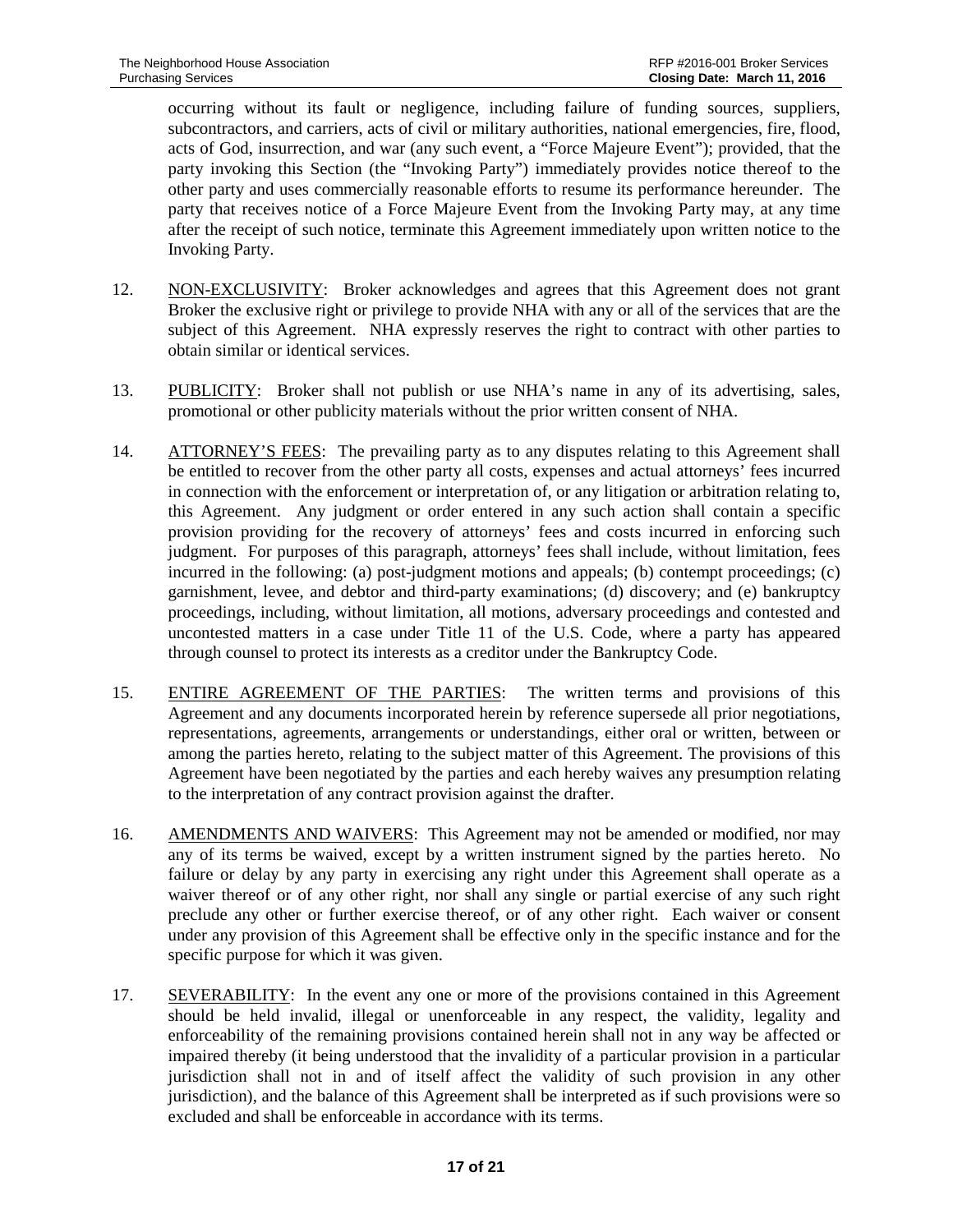- 18. SURVIVAL: The provisions set forth in Sections 4, 7, 8, 9, 16, 26 and 27 of this Agreement shall survive the termination or expiration of this Agreement.
- 19. PARTIES IN INTEREST: This Agreement is enforceable only by Broker and NHA. The terms of this Agreement are not a contract or assurance regarding compensation, continued employment or benefit of any kind to any of Broker's personnel assigned to perform the obligations of Broker under this Agreement, or any beneficiary of any such personnel, and no such personnel (or any beneficiary thereof) shall be deemed or considered a third-party beneficiary with respect to this Agreement.
- 20. ASSIGNMENT: Broker may not assign this Agreement or any of its rights or obligations hereunder without the prior written consent of NHA. Any attempt by Broker to assign any of its rights or obligations under this Agreement in violation of this Section shall be void. Subject to the foregoing, this Agreement shall be binding upon and inure to the benefit of the parties hereto and their respective successors and permitted assigns.
- 21. HEADINGS: The titles of the articles, sections, subsections, paragraphs and subparagraphs of this Agreement are for convenience of reference only and are not to be considered in construing this Agreement.
- 22. COUNTERPARTS: This Agreement may be executed in two or more counterparts and by facsimile, each of which shall be deemed to be an original, but all of which together shall constitute one and the same instrument.
- 23. GOVERNING LAW: This Agreement shall be governed by and construed in accordance with the internal laws of the State of California applicable to a contract executed and performed in such state, without giving effect to the conflicts of laws principles thereof.
- 24. SIGNATORY AUTHORITY: If Broker is a corporation, partnership, trust or other entity, the individual or individuals signing this Agreement on behalf of Broker represents to NHA that he or she has full authority to do so, has received all required consents, and that his or her signature (together with the signature or signatures of any other individual signing below on behalf of such corporation, partnership, trust or other entity) is (are) the only signatures required to bind Broker.
- 25. NOTICES: All notices or other communications required or permitted hereunder shall be in writing and shall be deemed given or delivered (i) on the date given, if delivered personally or sent by facsimile transmission with confirmation of receipt; (ii) on the date of delivery, if delivered by a recognized express delivery service; or (iii) five (5) days after mailing, if by certified or registered mail, postage prepaid, return receipt requested, to the parties at the addresses set forth below, or at such other addresses as such parties may designate by written notice in the manner aforesaid.

#### *to NHA addressed*: *with copies to:*

Senior Director, Human Resources Legal Department 5660 Copley Drive 5660 Copley Drive San Diego, California 92111 San Diego, California 92111

The Neighborhood House Association The Neighborhood House Association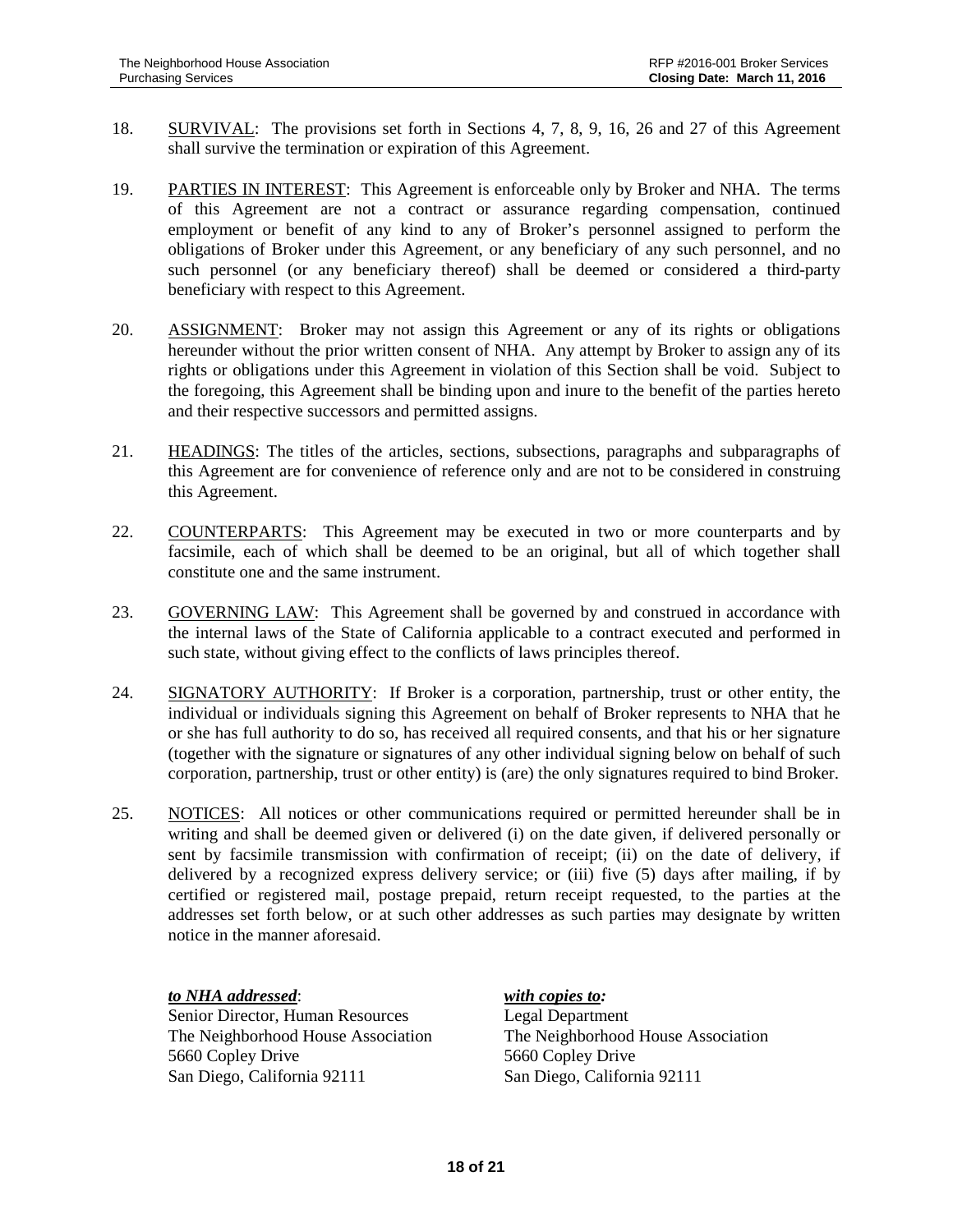*or to Broker addressed***:**

\_\_\_\_\_\_\_\_\_\_\_\_\_\_\_\_\_\_\_\_\_\_ \_\_\_\_\_\_\_\_\_\_\_\_\_\_\_\_\_\_\_\_\_\_ \_\_\_\_\_\_\_\_\_\_\_\_\_\_\_\_\_\_\_\_\_\_

- 26. CONFIDENTIALITY: During the term of this Agreement, Broker may have or may be provided access to NHA's proprietary items or confidential information, including but not limited to: all the information acquired and/or generated on NHA's behalf, pursuant to Section 2.1 above ("Confidential Information"). Broker agrees to maintain the confidentiality of NHA's Confidential Information in accordance with this Section and any separate nondisclosure agreement(s) which expressly reference the disclosure(s) between the parties. At a minimum, Broker agrees that it shall not make NHA's Confidential Information available to any third party without the prior written consent of NHA and that title and ownership of the Confidential Information provided by one party to the other shall remain the exclusive property of that party who has the right to possess the Confidential Information.
- 27. CONFLICT OF INTEREST: Broker agrees that it presently has no interest and shall not acquire any interest, direct or indirect, which could conflict in any manner or degree with those of NHA and the performance of Services under this Agreement. Broker's Project Manager, and such other personnel responsible for carrying out the Services under this Agreement, shall take any and all actions necessary to comply with this provision.

IN WITNESS WHEREOF, the parties hereto have caused this Agreement to be signed in their names and on their behalf by the duly authorized representatives, effective the date first above written.

Respondent

The Neighborhood House Association

| Вy     |  |  |
|--------|--|--|
| Name:  |  |  |
| Title: |  |  |

 $\mathbf{B} \mathbf{v}$ Name: *Rudolph A. Johnson, III* Title: President and CEO

Approved as to form and legality:

*Dwight D. Smith* Executive VP & General Counsel The Neighborhood House Association

\_\_\_\_\_\_\_\_\_\_\_\_\_\_\_\_\_\_\_\_\_\_\_\_\_\_\_\_\_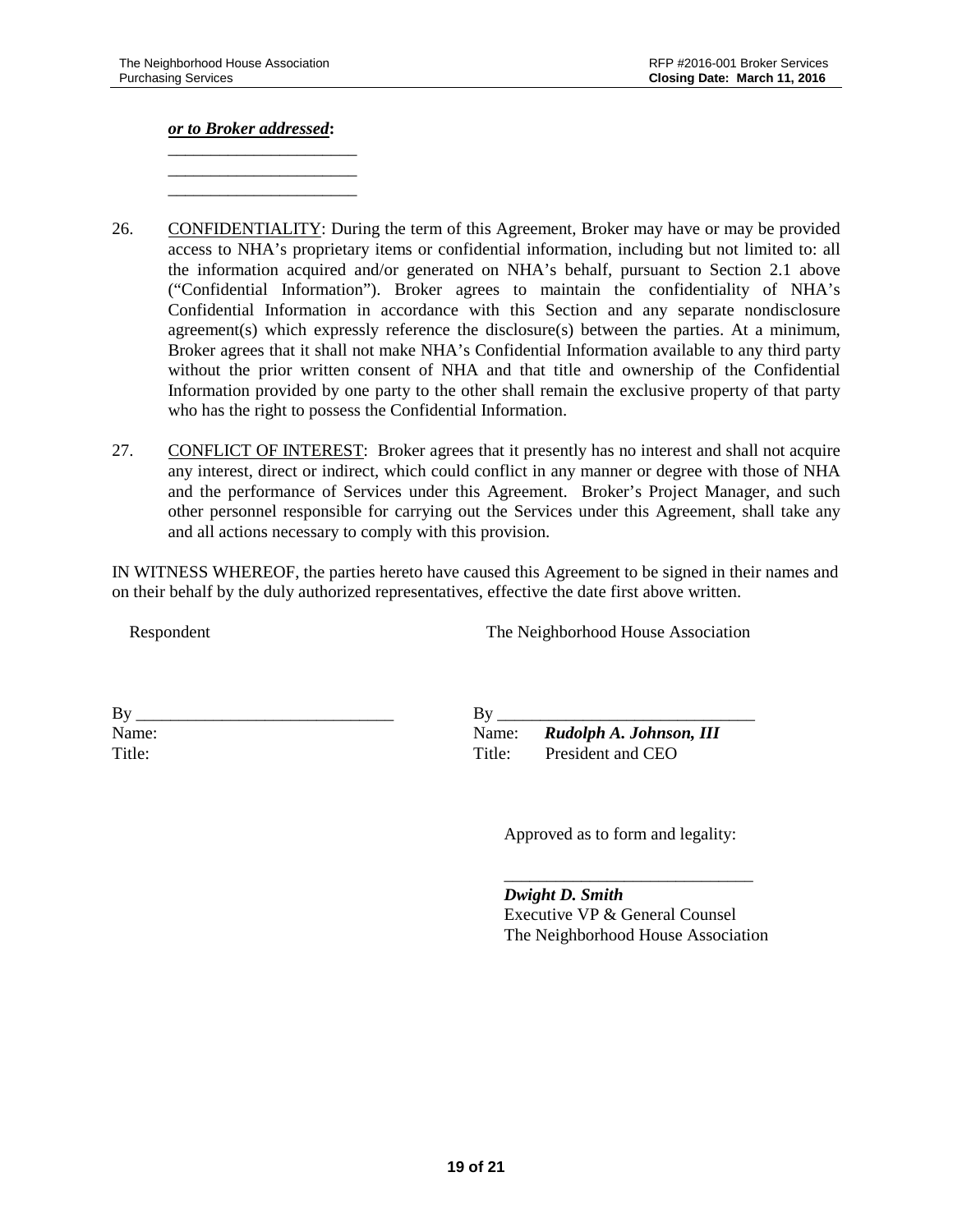# EXHIBIT "A"

# CLIENT SERVICES FEE AGREEMENT STATEMENT OF WORK & FEE SCHEDULE

[DETAILS TO BE PROVIDED BY RESPONDENT]